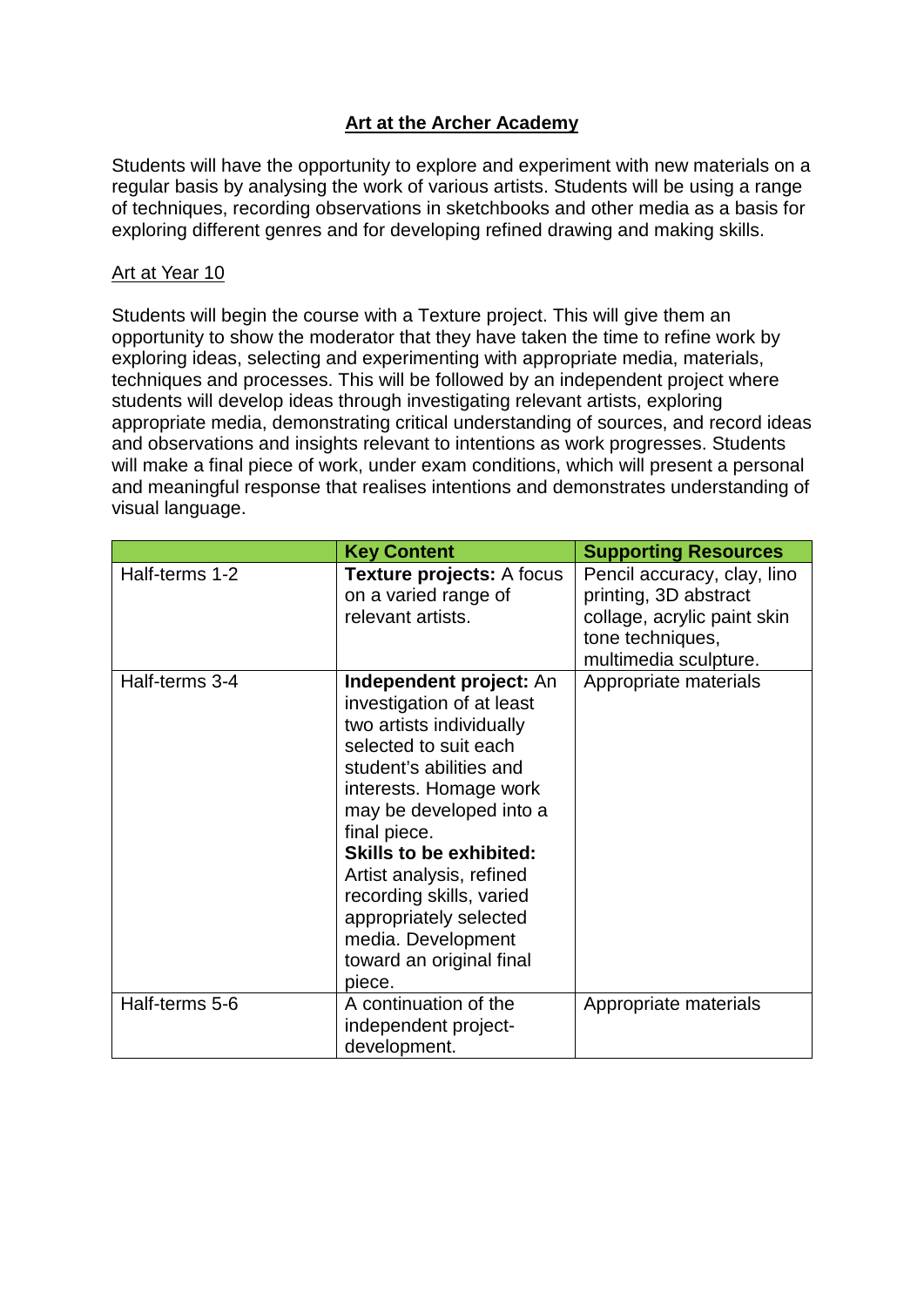## **GCSE Dance at the Archer Academy**

Through their study of dance, a broad range of creative, collaborative, physical and critical thinking skills will be explored and developed. Dance is as engaging as it is challenging, both physically and mentally at KS4.

The GCSE Dance course aims to develop skills across three key areas – Choreography, Performance and Critical Appreciation. As students develop their understanding of different types of dance, they are able to identify stylistic features and develop understanding of the choreographic context of professional works.

Throughout the course, they will build on their physical, expressive, technical and mental performance skills, expand on their knowledge & understanding of choreography and examine a range of professional works and study practitioners within the field. Additionally, the course looks to improve understanding of dance specific terminology and literacy and develop resilience, independence, discipline and creativity.

GCSE dance will focus on students developing their practical understanding of contemporary performance technique and the craft of choreography. Practical dance repertoire created and learned will allow students to build on their coursework in year 10. The students will study the basics in theory and analyse the GCSE Dance Anthology of professional dance works to assist them making effective progress in their written examination.

Lessons will be a mixture of practical performance technique, choreography and theory sessions. Year 10 students will study Dance for 3 hours per week.

What does the course require?

- Imagination and creativity
- Commitment to attending lessons and after school rehearsals on a weekly basis
- Some previous dance experience or the ability to show potential and enthusiasm in dance
- Positive approaches to choreography and challenging dance stimuli
- Willingness to work in groups and participate in other students' choreography
- Resilience and high levels of discipline

#### Dance at Year 10

Set Phrases Performance in a duet/trio A Linha Curva Shadows Within Her Eyes Infra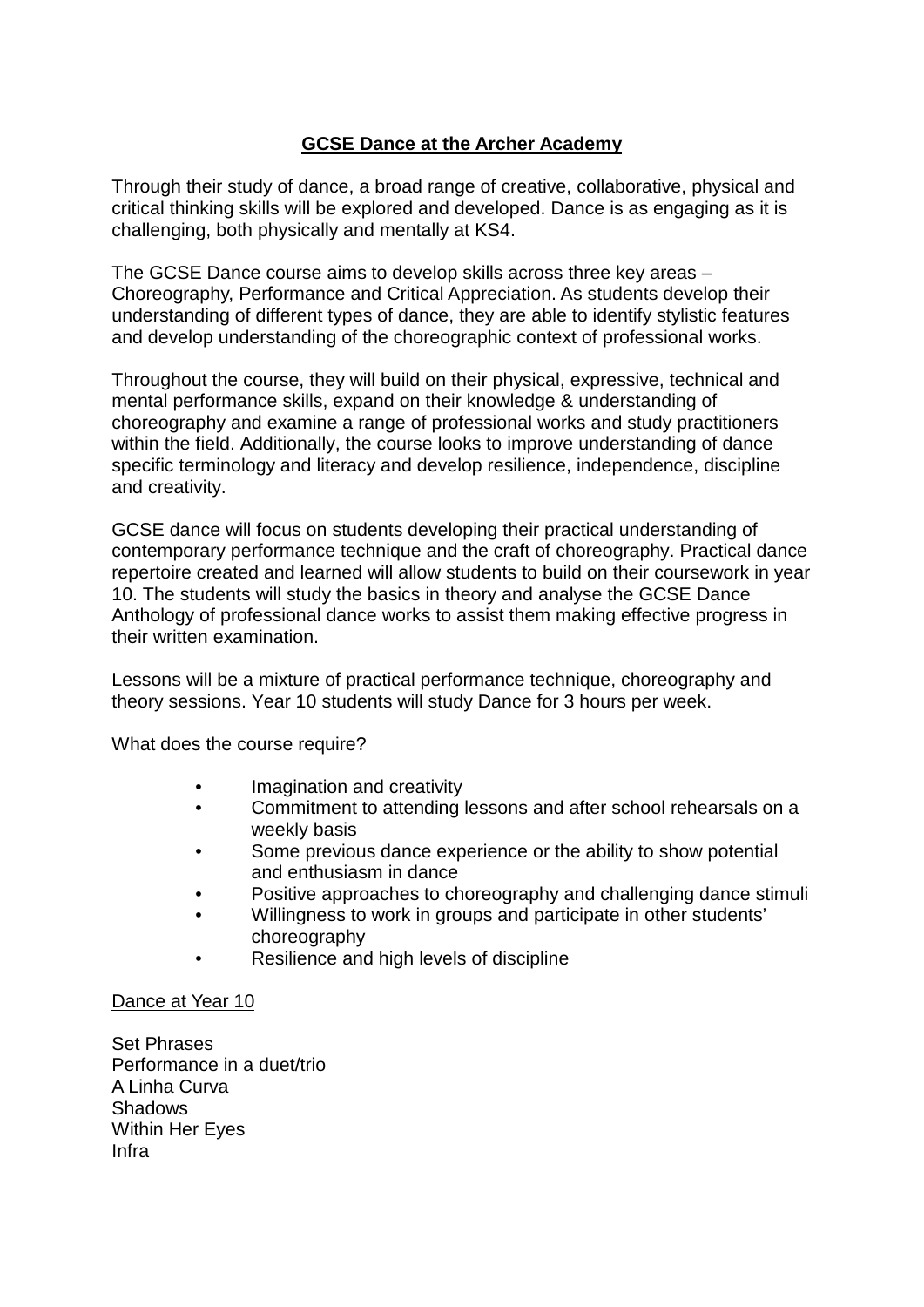| <b>Topic</b>               | <b>Key Content</b>                                 |  |
|----------------------------|----------------------------------------------------|--|
| <b>Set Phrases</b>         | Contemporary performance technique: Breathe,       |  |
|                            | Shift, Scoop, Flux                                 |  |
| Performance in a duet/trio | Communication of choreographic intent,             |  |
|                            | sensitivity to other dancers, musicality           |  |
| A Linha Curva              | Critical Appreciation: Contemporary, Capoeira,     |  |
|                            | Samba, Brazilian Culture                           |  |
| <b>Shadows</b>             | Critical Appreciation: Neo Classical dance,        |  |
|                            | political content                                  |  |
| <b>Within Her Eyes</b>     | Critical Appreciation: dance for film,             |  |
|                            | contemporary contact                               |  |
| Infra                      | <b>Critical Appreciation: Contemporary Ballet,</b> |  |
|                            | human themes                                       |  |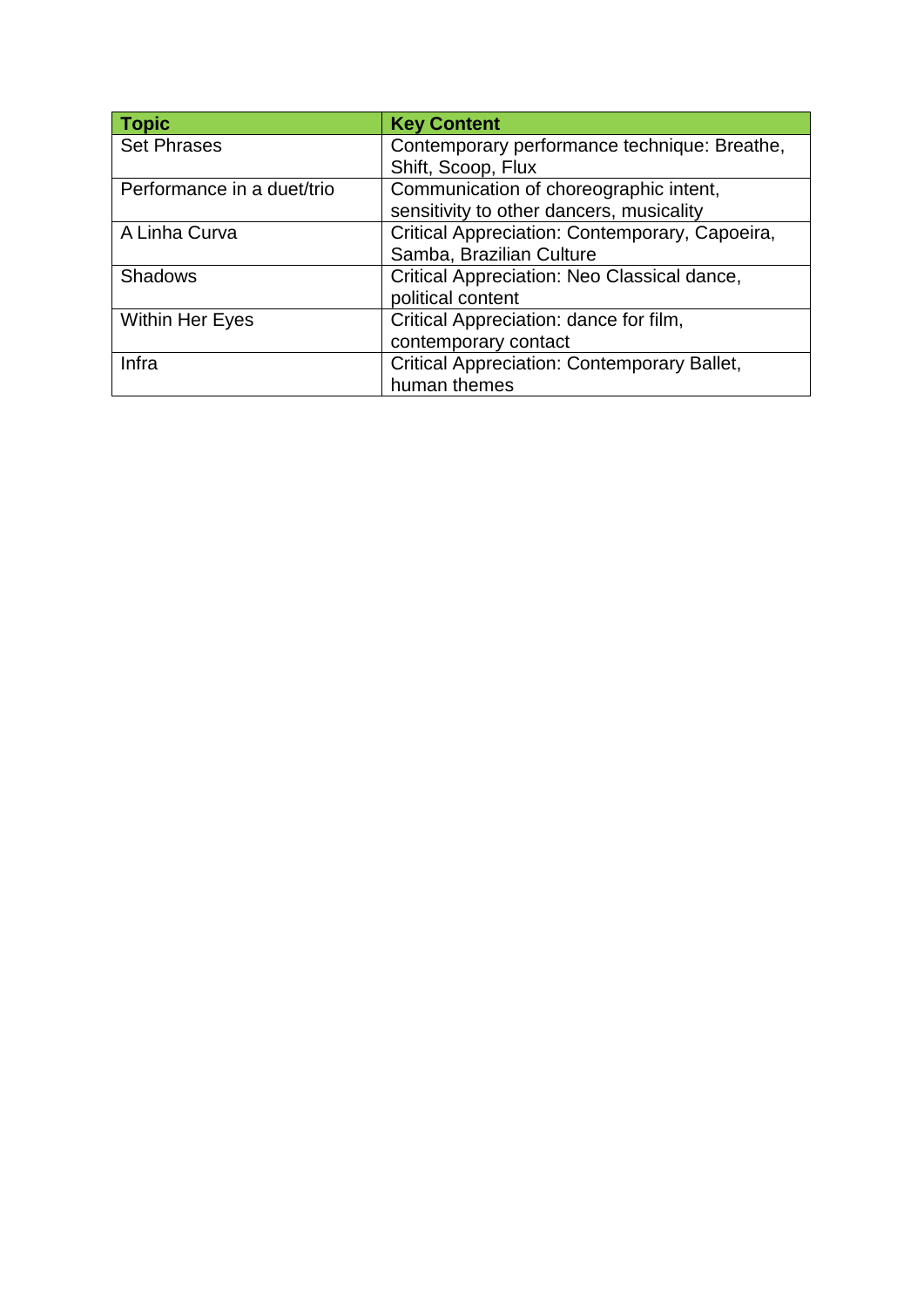# **Design and Technology at the Archer Academy**

The Art, Design, and Technology department believes that every student is a creative learner and has an innate ability to design and create. We aim to inspire young people to become confident, fluent and innovative artist and designers.

Our curriculum is relevant to all our students; it incorporates contemporary artists and designers and current exhibitions, as well as more traditional ways of working. All schemes of work encourage independent learning and decision-making, which allows students to build on skills that are introduced in Year 7 throughout the rest of their school life and beyond. Students are encouraged to be confident and versatile in their use of materials and techniques as well as to understand their properties and use in real world contexts.

Realising potential and inspiring creativity is at the heart of what we do. Students will explore challenging project briefs, which they will work through in order to conceptualise their design and artistic thinking. Students will also be able to engage with local artists and designers from the community through a range of projects, visits, competitions and opportunities throughout their years at the Archer.

### DT at Year 10

Students will begin their GCSE coursework portfolio whilst completing the NEA contextual challenge. Students will follow the design process to design, make and evaluate their proposal to judge whether it is suitable for a specific user of their product. This is worth 50% of their overall GCSE. Students will also complete theory lessons for one hour a week where they will investigate theory linked to design and manufacturing of products.

|            | <b>Key Content</b> | <b>Supporting Resources</b>                      |
|------------|--------------------|--------------------------------------------------|
| Ergonomic  | Ergonomic and      | https://www.technologystudent.com/               |
| toothbrush | anthropometrics.   |                                                  |
| project    | Sketching and      | https://www.bbc.co.uk/bitesize/examspecs/zdvb2sg |
|            | modelling. Use     |                                                  |
|            | of digital design  |                                                  |
| Mini       | Knowledge of       | https://www.technologystudent.com/               |
| wooden     | materials and      |                                                  |
| gift       | their properties.  | https://www.bbc.co.uk/bitesize/examspecs/zdvb2sg |
|            | Sketching,         |                                                  |
|            | modelling and      |                                                  |
|            | manufacture of     |                                                  |
|            | products.          |                                                  |
| Laser cut  | Sketching and      | https://www.technologystudent.com/               |
| desk       | modelling. Use     |                                                  |
| storage    | of CAD/CAM to      | https://www.bbc.co.uk/bitesize/examspecs/zdvb2sg |
|            | manufacture a      |                                                  |
|            | product.           |                                                  |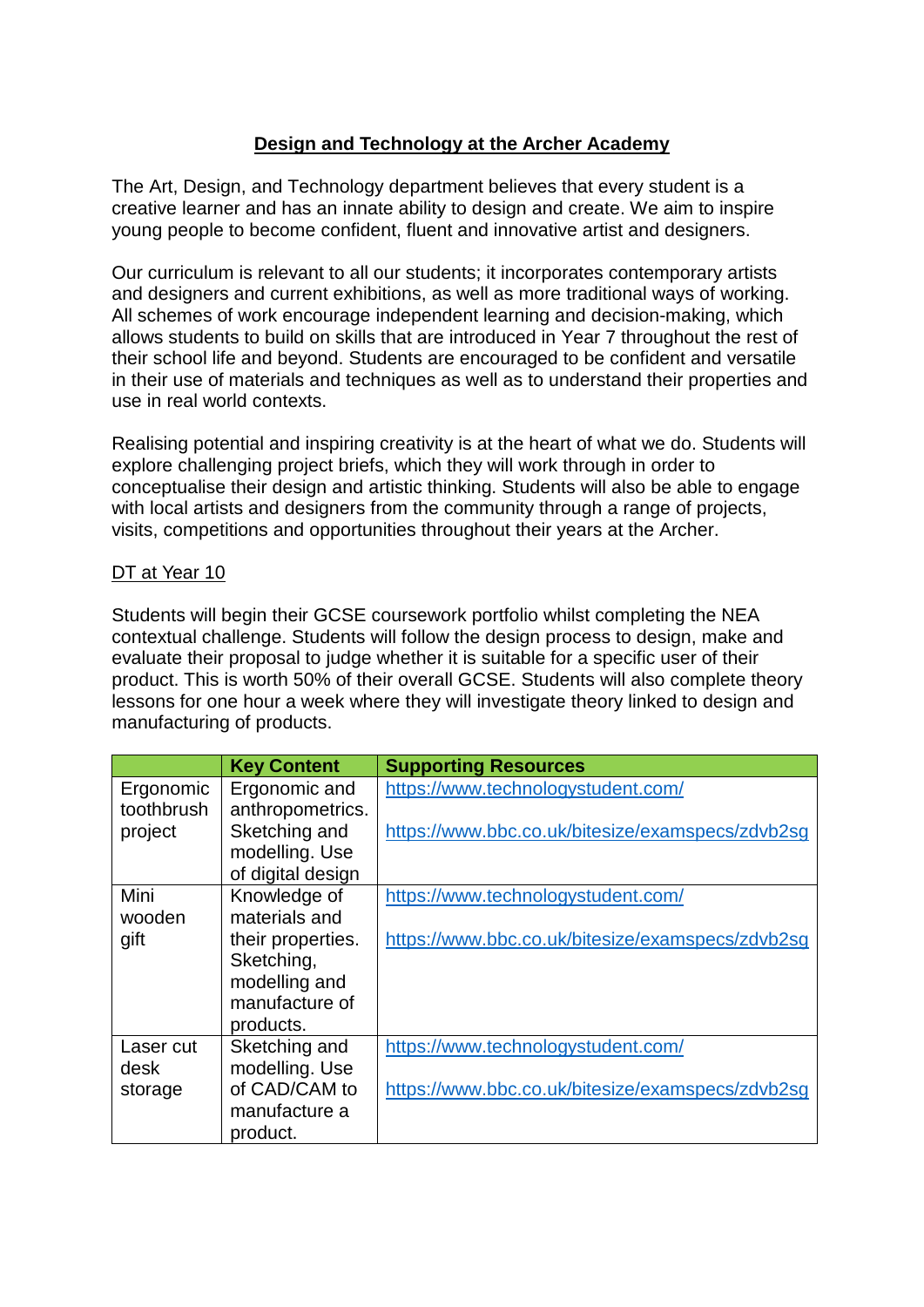| Practice    | Identifying      | https://www.technologystudent.com/               |
|-------------|------------------|--------------------------------------------------|
| <b>NEA</b>  | primary users    |                                                  |
| challenge   | and              | https://www.bbc.co.uk/bitesize/examspecs/zdvb2sg |
|             | stakeholders,    |                                                  |
|             | design ideas     |                                                  |
|             | and modelling of |                                                  |
|             | ideas.           |                                                  |
| Practice    | Use of tools and | https://www.technologystudent.com/               |
| <b>NEA</b>  | equipment to     |                                                  |
| challenge   | manufacture a    | https://www.bbc.co.uk/bitesize/examspecs/zdvb2sg |
|             | working          |                                                  |
|             | prototype.       |                                                  |
|             | Quality control. |                                                  |
|             | Problem solving. |                                                  |
| <b>GCSE</b> | Research         | https://www.technologystudent.com/               |
| <b>NEA</b>  | section of       |                                                  |
| contextual  | contextual       | https://www.bbc.co.uk/bitesize/examspecs/zdvb2sg |
| challenge   | challenge.       |                                                  |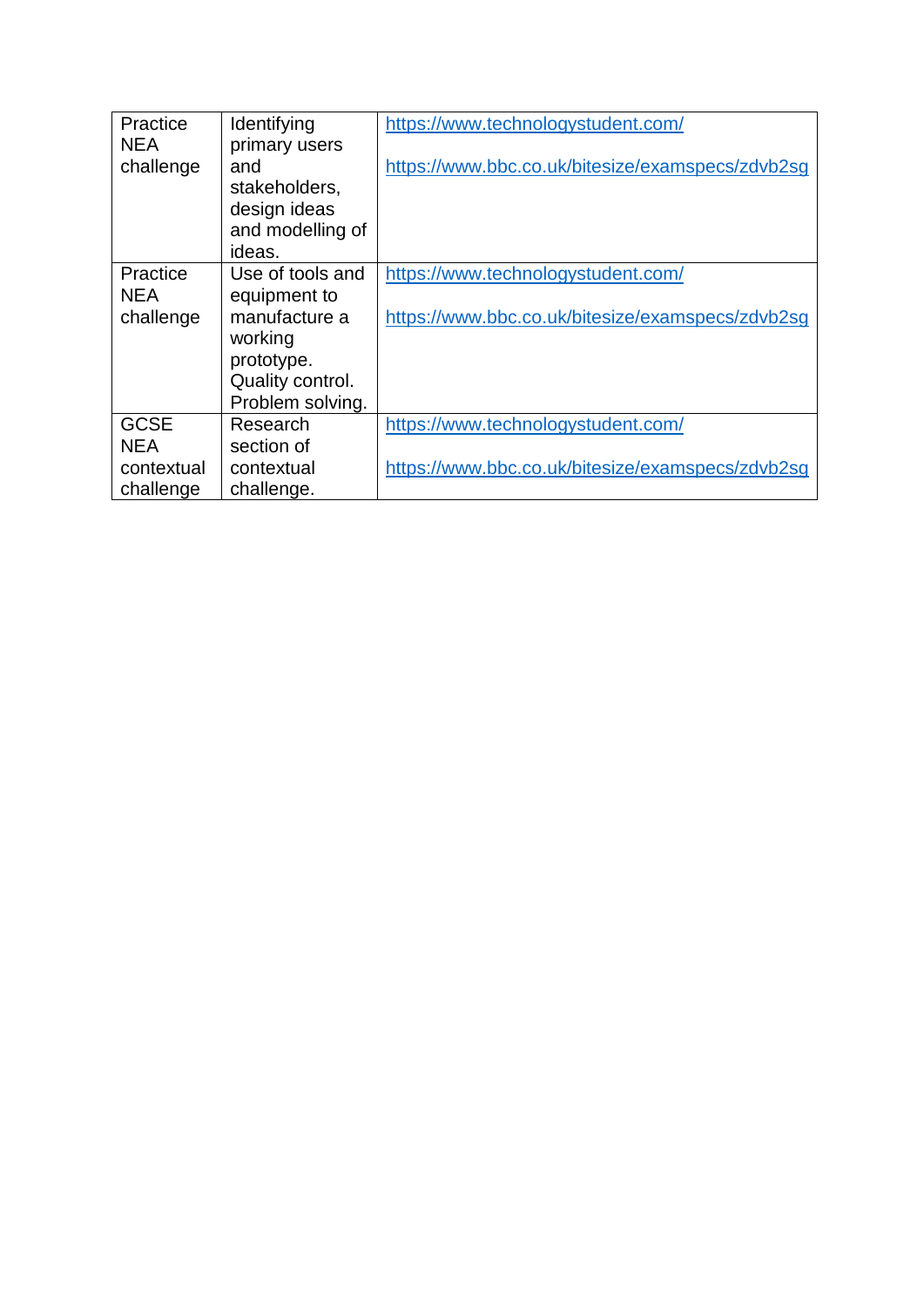# **English at the Archer Academy**

Through the study of English, students will explore the ways in which the world around them is represented through images created through language. They will develop their sense of empathy through the exploration of characters and themes in various different poems, novels and short stories. These span a wide range of periods, genres, and authors to build a secure foundation of key concepts in English. Through discussion and collaborative activities students will reflect on their own perspectives and learn to appreciate the views of others.

English will develop students' analytical and reflective skills through the exploration of language at word level and through structural level.

#### English Literature and English Language at Year 10

Students will be awarded two GCSEs in English Literature and English Language on successful completion of the final exams. Students will continue to have four hours of lessons per week. Assessments will occur at the end of each half term. They will take the form of a mock exam-style question on the module that has been studied that half term.

Students will begin year 10 by exploring the central building blocks of fiction through analysis of language, form and structure of texts. They will experiment with these features by constructing their own narrative and descriptive pieces of fiction. Through the study of the modern 20<sup>th</sup> century play *An Inspector Calls* by J.B. Priestley students will examine how cultural, historical, social and economic revolutions can be represented through Literature. Students will compare themes within AQA's Love and Relationships anthology of fifteen poems. The study of nonfiction texts will be explored through a range of historic and modern speeches, letters, diary entries, newspapers and nonfiction essays. At the end of year 10 students will prepare and complete their spoken language coursework. This is a speech which will take the form of a debate and will be no longer than five minutes. Prior to completion students will write a draft speech that will be depth marked by the class teacher before their final performance.

|                                       | <b>Key Content</b>                                                                                            | <b>Supporting Resources</b>                                                                                                                       |
|---------------------------------------|---------------------------------------------------------------------------------------------------------------|---------------------------------------------------------------------------------------------------------------------------------------------------|
| Half-term 1<br>English Language Paper | Analysing a piece of fiction<br>comprehension. Writing<br>short narrative stories and<br>descriptive writing. | How Fiction Works by<br>James Wood<br>The Art of Fiction by<br>David Lodge<br>Such a Fun Age by Kiley<br>Reid<br>Normal People by Sally<br>Rooney |
|                                       |                                                                                                               |                                                                                                                                                   |
| Half-term 2                           | Exploring characters and                                                                                      | An Inspector Calls by                                                                                                                             |
| <b>English Literature Paper</b>       | themes in the play.                                                                                           | J.B. Priestley                                                                                                                                    |
|                                       |                                                                                                               | Digital Theatre recording                                                                                                                         |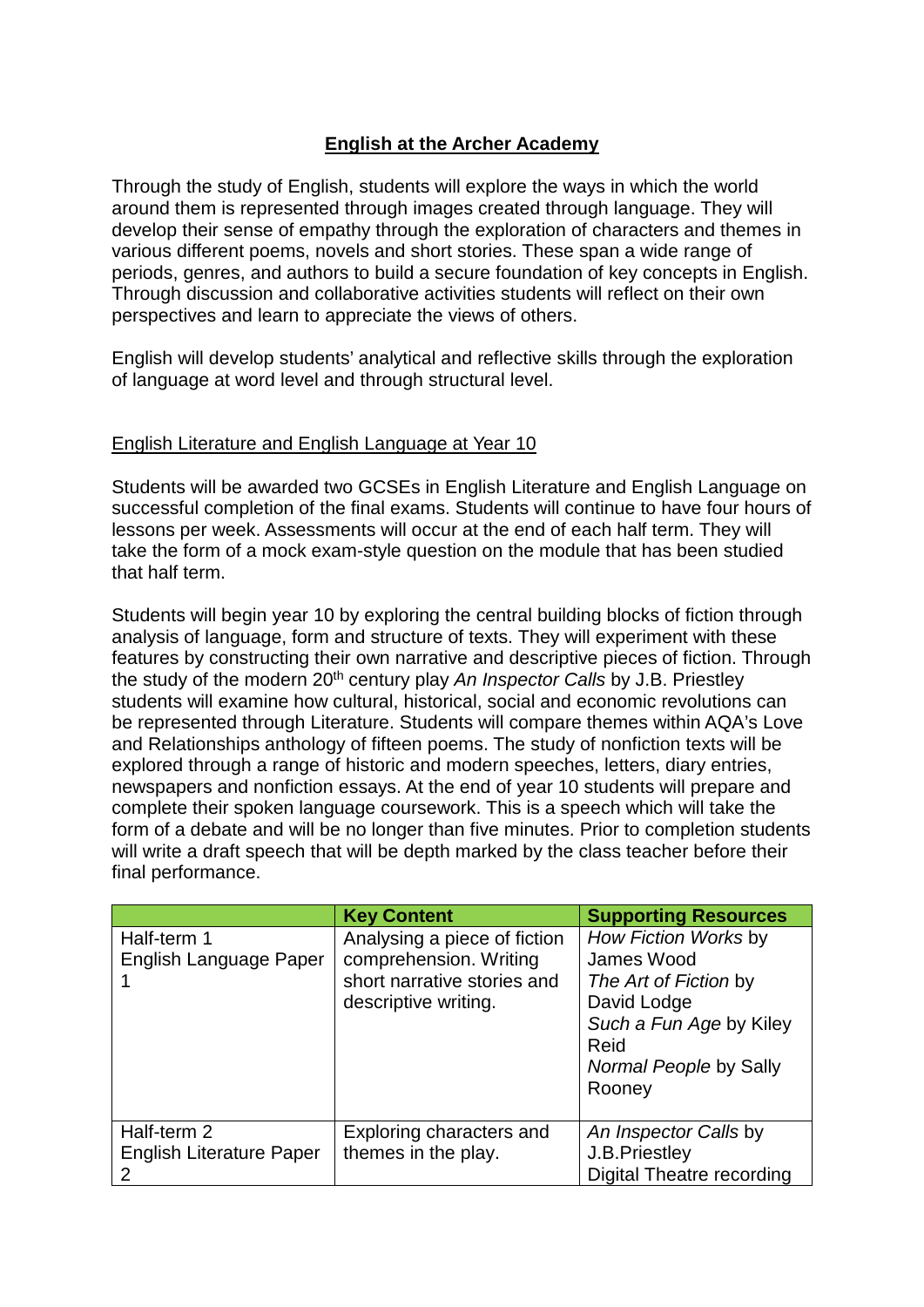| An Inspector Calls                                                                                    | Understanding historical<br>and contextual influences<br>on the play.                                                                                 | Seneca learning revision<br>activities                                                                                                                 |
|-------------------------------------------------------------------------------------------------------|-------------------------------------------------------------------------------------------------------------------------------------------------------|--------------------------------------------------------------------------------------------------------------------------------------------------------|
| Half-term 3<br><b>English Literature Paper</b><br>$\overline{2}$<br>Poetry: Love and<br>relationships | Analysing the<br>representation of<br>relationships in each poem.<br>Comparing the<br>representation of themes<br>between poems.                      | AQA Anthology -<br>Provided<br>How Poetry Works by Phil<br><b>Roberts</b><br>The Rattle Bag: An<br><b>Anthology of Poetry</b>                          |
| Half-term 4<br><b>English Literature Paper</b><br>$\overline{2}$<br>Poetry: Unseen Analysis           | <b>Exploration of unseen</b><br>poems and central poetic<br>devices.                                                                                  | The School Bag - Faber<br>Poetry Anthology<br>Poetry by Heart by<br><b>Andrew Motion</b><br>How to Read a Poem by<br><b>Terry Eagleton</b>             |
| Half-term 2<br><b>English Language Paper</b><br>$\overline{2}$<br>Non-Fiction comparison              | Interpreting a range of<br>contemporary and historic<br>nonfiction texts.<br>Making inferences and<br>deduction from language of<br>nonfiction texts. | <b>How to Write Non-Fiction</b><br>by Joanna Penn<br>21 Lessons for the 21st<br>Century by Yuval Noah<br>Harai<br>The Psychopath Test by<br>Jon Ronson |
| Half-term 6 English<br>Language coursework:<br>Speaking and Listening                                 | Analysis of famous<br>speeches to develop<br>understanding of genre.                                                                                  | The Penguin Book of<br>Modern Speeches by<br><b>Brian MacArthur</b><br>Quercus - Speeches That<br><b>Changed the World</b>                             |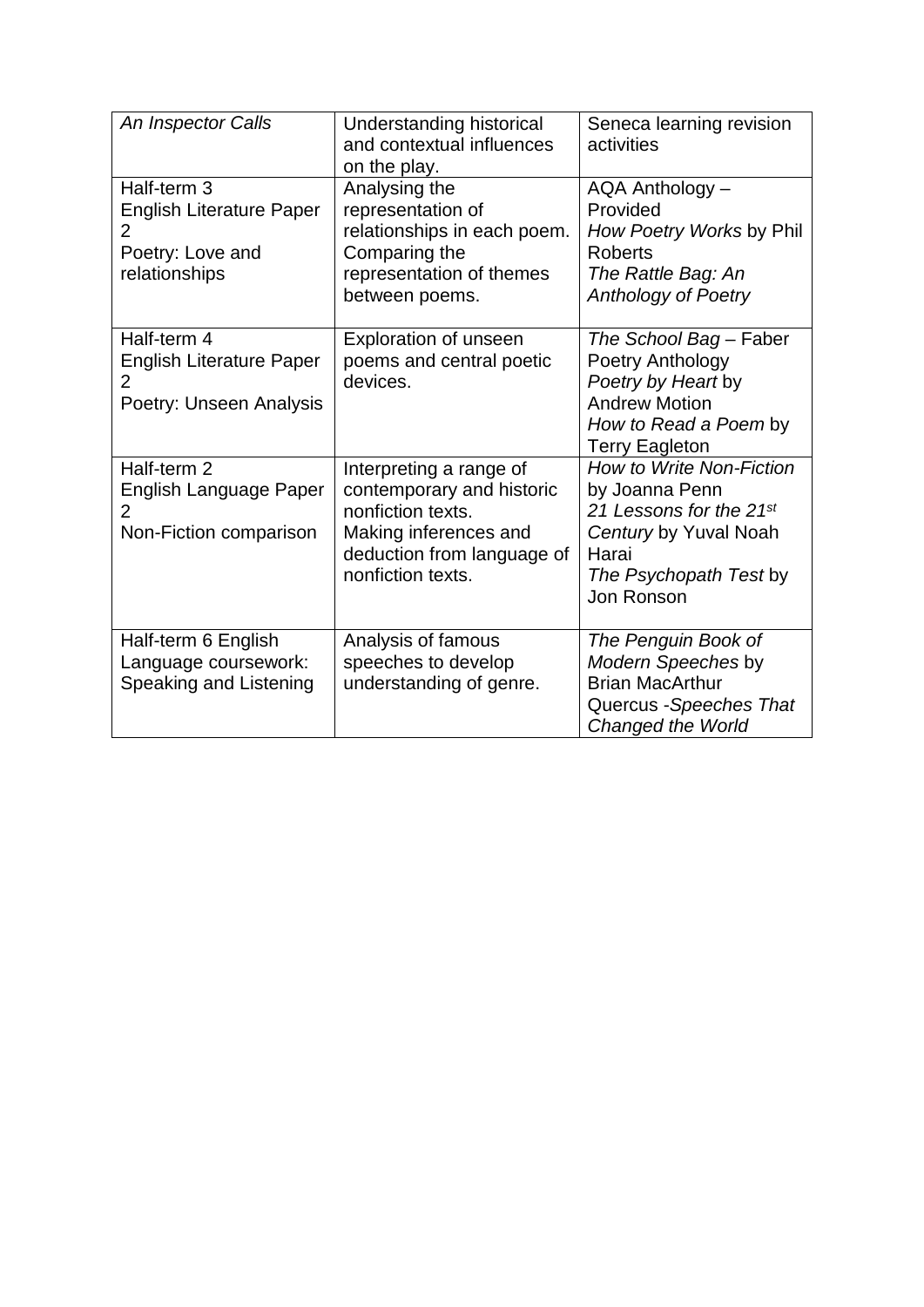## **French at the Archer Academy**

Our Modern Foreign Languages curriculum aims to equip students with languages as a skill for life: the ability to communicate in French for further study, future work or for leisure and travel abroad, truly engaging with their community and beyond. Students will develop their cultural awareness and have a more open-minded attitude towards other cultures. Students will be encouraged to embrace the fact that we live in a rich and diverse world. Through learning a foreign language, students develop a deeper understanding of how language works, building a more powerful understanding of their own language.

#### French at Year 10

Students continue to work through the AQA Studio French GCSE course in Year 10. Curriculum time is increased to 3 hours per week; one hour of which is a 'pit stop' lesson, with a focus on developing core exam skills and consolidating grammar. Students have one hour of homework per week using Memrise and the AQA French Grammar and Translation workbook.

|                            | <b>Key Content</b>                                                                                                                                             | <b>Assessment</b>              | <b>Grammar</b>                                                                                  | <b>Supporting resources</b>                                                                                                                                           |
|----------------------------|----------------------------------------------------------------------------------------------------------------------------------------------------------------|--------------------------------|-------------------------------------------------------------------------------------------------|-----------------------------------------------------------------------------------------------------------------------------------------------------------------------|
| Half-<br>term 1            | Module 4: De<br>la ville àla<br>campagne $-$<br>describing<br>where you live,<br>talking about<br>different<br>regions, talking<br>about what to<br>see and do | Listening<br>Grammar           | Grammar<br>covered in<br>Years 7, 8<br>and 9 is<br>revisited and<br>built upon.<br>In addition, | <b>Websites:</b><br>www.memrise.com<br>www.languagesonline.org<br>www.pearsonactivelearn.com<br>www.wordreference.com<br><b>Books:</b><br>Studio AQA GCSE<br>textbook |
| Half-<br>term <sub>2</sub> | Module 4: De<br>la ville àla<br>campagne $-$<br>plans and the<br>weather,<br>community<br>projects                                                             | Reading<br>Writing<br>Speaking | Year 10<br>students will<br>learn:<br>• the pronoun                                             | Studio AQA grammar<br>and translation<br>workbook<br>French dictionary<br>$\bullet$                                                                                   |
| Half-<br>term <sub>3</sub> | Module 5: Le<br>grand large-<br>typical<br>holidays, ideal<br>holidays,<br>hotels,<br>restaurants                                                              | Listening<br>Grammar           | у<br>$\bullet$ the future<br>tense<br>• reflexive<br>verbs in the<br>past                       |                                                                                                                                                                       |
| Half-<br>term $4$          | Module 5: Le<br>grand large-<br>modes of<br>transport,<br>souvenirs,                                                                                           | Reading<br>Writing<br>Speaking | $\bullet$ the<br>pluperfect<br>tense                                                            |                                                                                                                                                                       |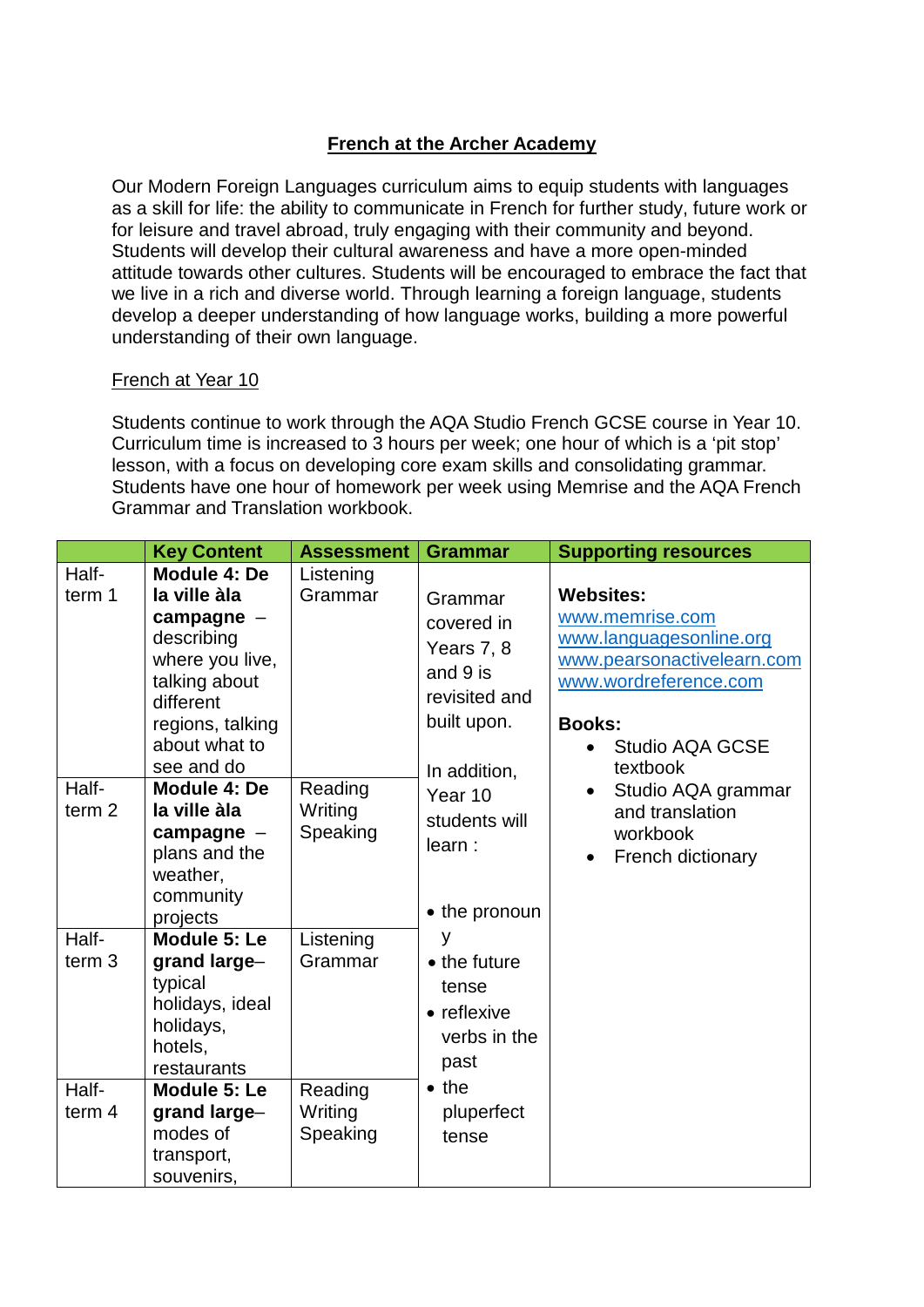|                 | holiday<br>disasters                                                                                  |                                 | $\bullet$ avant de +<br>infinitive |  |
|-----------------|-------------------------------------------------------------------------------------------------------|---------------------------------|------------------------------------|--|
| Half-<br>term 5 | Module 6: Au<br>$college -$<br>talking about<br>school in the<br>UK and in<br>France, school<br>rules | All skills                      |                                    |  |
| Half-<br>term 6 | Module 6: Au<br>collège -<br>healthy<br>lifestyles, vices,<br>school<br>exchanges                     | <b>Mock</b><br>speaking<br>exam |                                    |  |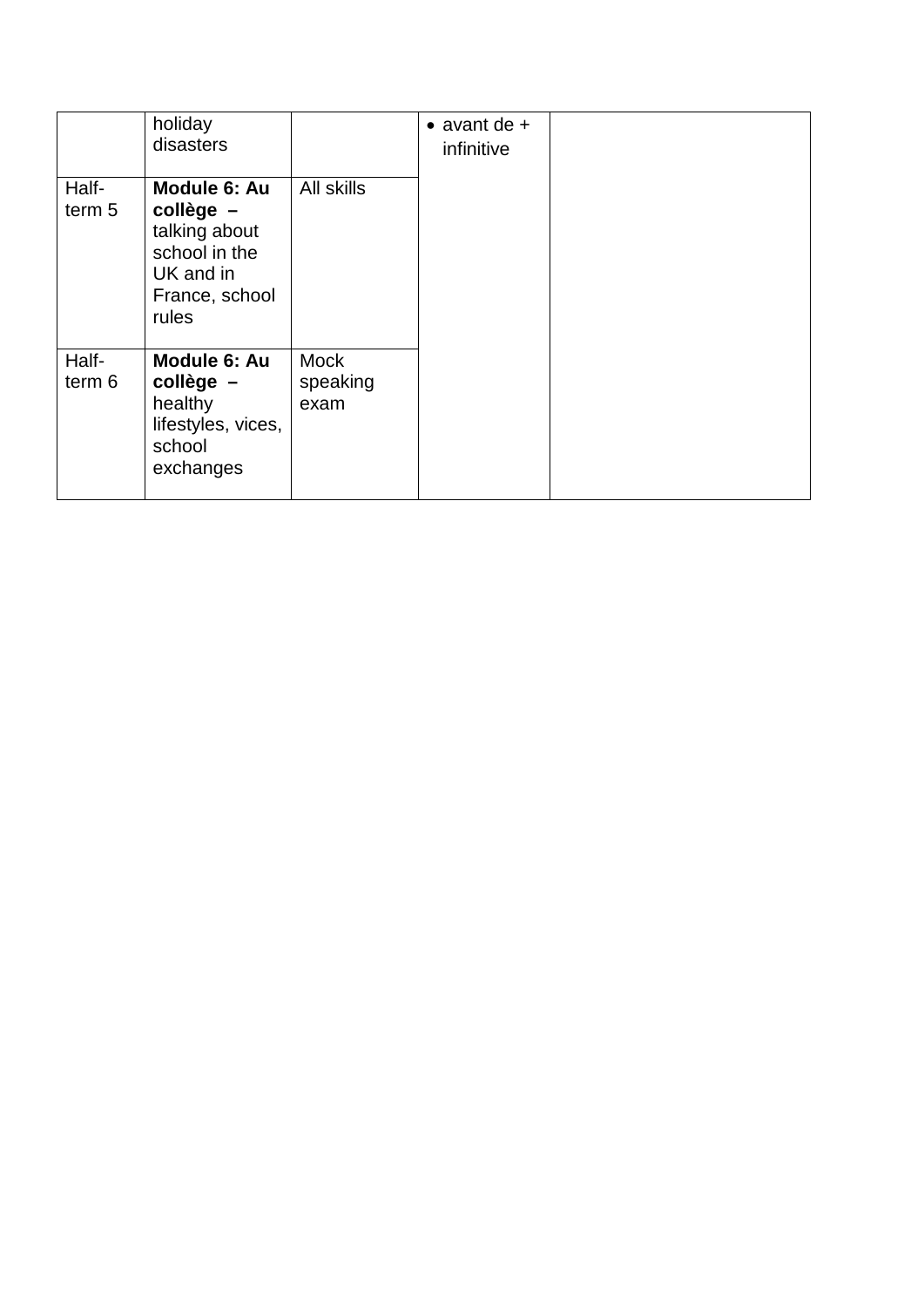# **Geography at the Archer Academy**

Geography allows students to explore the realms of time, space and place.

Students should understand the significance of location in the context of evolving society. As this changes over time, all students should recognise the influence of the past on the present and should be able to use this to inform their thoughts and ideas about the future geographical issues.

In studying economic, social, environmental and political motives, impacts and consequences, students should be able to understand the complexities of both the human and physical world at a range of different scales. Geography should develop students with enquiring minds, able to approach ideas analytically to make well informed decisions about the changing world around them. Students should be able to question the viewpoints of different stakeholders involved in geographical decision making and form their own opinions on topical matters showing mutual respect and understanding.

Through exploring local and global issues, students should foster a sense of care and compassion for the world in which they live. They should understand the importance of sustainability and be impassioned to make a difference. Geography should empower students to become active global citizens and make a positive impact to the world in which they live.

#### Geography at Year 10

Development Dynamics Challenges of an urbanising world UK's evolving physical landscape UK's evolving human landscape Geographical investigations

|                                                      | <b>Key Content</b>                                                                                                                                                                                                                                                                                                                                                                                                                                                                | <b>Supporting</b><br><b>Resources</b>                                                                                            |
|------------------------------------------------------|-----------------------------------------------------------------------------------------------------------------------------------------------------------------------------------------------------------------------------------------------------------------------------------------------------------------------------------------------------------------------------------------------------------------------------------------------------------------------------------|----------------------------------------------------------------------------------------------------------------------------------|
| Half-term 1:<br>Paper 1:<br>Developme<br>nt Dynamics | Enquiry question: What is the scale of global<br>inequality and how can it be reduced?<br>Skills:<br>(1) Comparing the relative ranking of countries<br>using single versus composite (indices)<br>development measures<br>(2) Interpreting population pyramid graphs for<br>countries at different levels of development<br>(3) Using income quintiles to analyse global<br>inequality<br>Enquiry question: How is one of the world's<br>emerging countries managing to develop? | Seneca Learning ><br>Geography: Edexcel<br>B GCSE > 2<br>Development<br><b>Dynamics</b><br>https://senecalearnin<br>g.com/en-GB/ |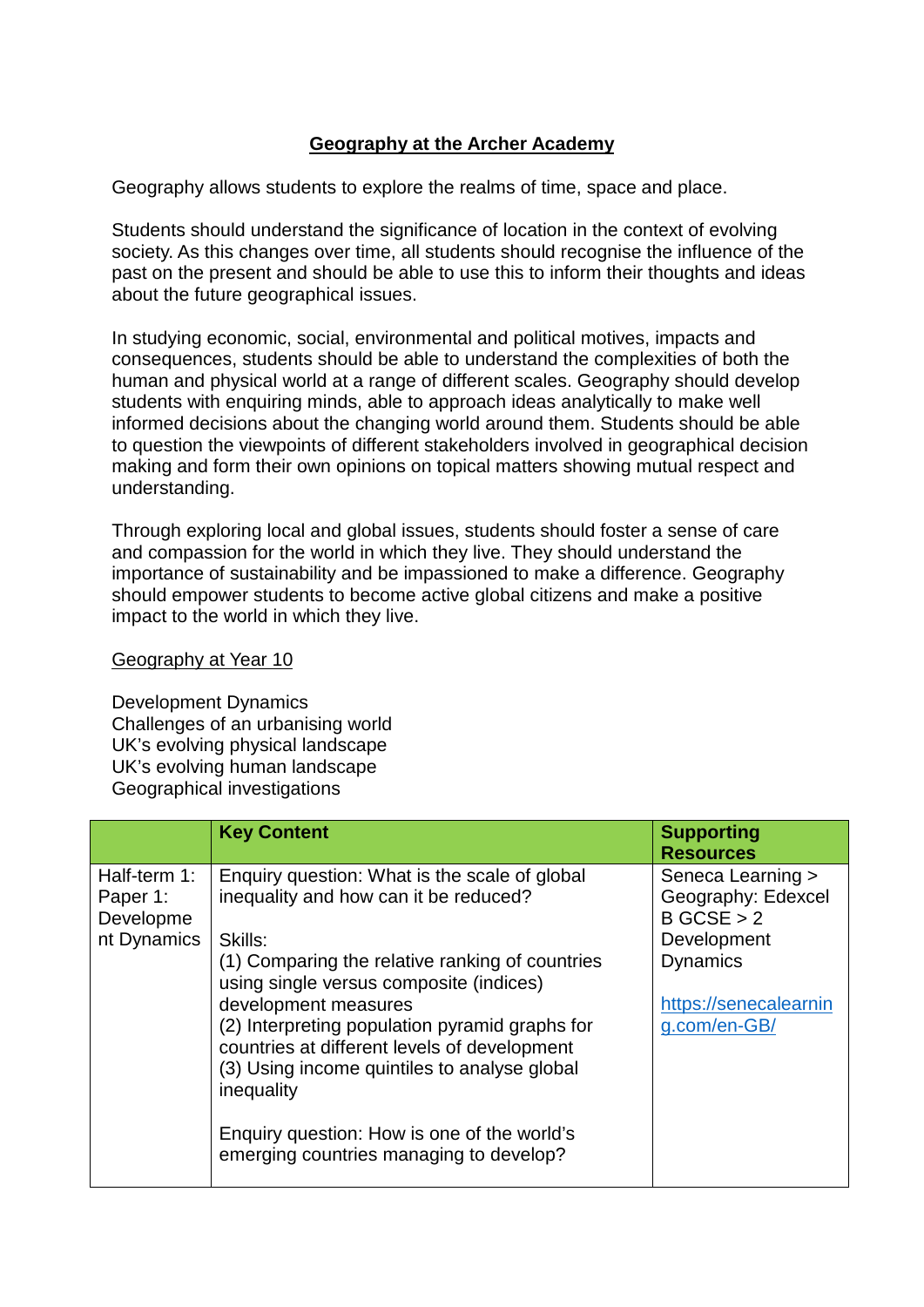|                                                 | Skills:                                                                                                                                                                                                |                                                                               |
|-------------------------------------------------|--------------------------------------------------------------------------------------------------------------------------------------------------------------------------------------------------------|-------------------------------------------------------------------------------|
|                                                 | (4) Using numerical economic data to profile the                                                                                                                                                       |                                                                               |
|                                                 | chosen country                                                                                                                                                                                         |                                                                               |
|                                                 | (5) Using proportional flow-line maps to visualise                                                                                                                                                     |                                                                               |
|                                                 | trade patterns and flows                                                                                                                                                                               |                                                                               |
|                                                 | (6) Using socio-economic data to calculate                                                                                                                                                             |                                                                               |
|                                                 | difference from the mean, for core and periphery                                                                                                                                                       |                                                                               |
|                                                 | regions                                                                                                                                                                                                |                                                                               |
| Half-term 2:<br>Paper 1:<br>Challenges<br>of an | Enquiry question: What are the causes and<br>challenges of rapid urban change?<br>Skills:                                                                                                              | Seneca Learning ><br>Geography: Edexcel<br>$B$ GCSE $> 3$<br>Challenges of an |
| urbanising                                      | (1) Use and interpretation of line graphs and                                                                                                                                                          | Urbanising world                                                              |
| world                                           | calculating rate of change/annual or decadal                                                                                                                                                           |                                                                               |
|                                                 | percentage growth<br>(2) Using satellite images to identify different land<br>use zones in urban areas                                                                                                 | https://senecalearnin<br>g.com/en-GB/                                         |
|                                                 | Enquiry question: Why does quality of life vary so<br>much within one megacity in a developing country<br>or emerging country?                                                                         |                                                                               |
|                                                 | Skills:                                                                                                                                                                                                |                                                                               |
|                                                 | (3) Using GIS/satellite images, historic images and<br>maps to investigate spatial growth<br>(4) Using quantitative and qualitative information to<br>judge the scale of variations in quality of life |                                                                               |
| Half-term 3:                                    | Enquiry question: Why does the physical                                                                                                                                                                | Seneca Learning >                                                             |
| Paper 2:                                        | landscape of the UK vary from place to place?                                                                                                                                                          | Geography: Edexcel                                                            |
| UK's                                            |                                                                                                                                                                                                        | $B GCSE > 4$ The                                                              |
| evolving                                        | Skills:                                                                                                                                                                                                | UK's evolving                                                                 |
| physical<br>landscape                           | (1) Photograph analysis of common glacial, fluvial<br>and coastal landscapes and features                                                                                                              | physical landscape                                                            |
|                                                 | (2) Using simple geological cross-sections to show<br>the relationship between geology and relief                                                                                                      | https://senecalearnin<br>g.com/en-GB/                                         |
|                                                 | (3) Locating key physical features (uplands,                                                                                                                                                           |                                                                               |
|                                                 | lowland basins, rivers) on outline UK maps                                                                                                                                                             |                                                                               |
|                                                 | (4) Recognition of physical and human geography                                                                                                                                                        |                                                                               |
|                                                 | features on 1:25000 and 1:50000 OS maps                                                                                                                                                                |                                                                               |
|                                                 | Enquiry question: Why is there a variety of<br>distinctive coastal landscapes in the UK and what<br>are the processes that shape them?                                                                 |                                                                               |
|                                                 | Skills:                                                                                                                                                                                                |                                                                               |
|                                                 | (5) Explore the kinds of questions capable of being<br>investigated through fieldwork                                                                                                                  |                                                                               |
|                                                 | (6) Calculation of mean rates of erosion using a<br>multi-year data set                                                                                                                                |                                                                               |
|                                                 | (7) Use of BGS Geology maps (paper or online) to                                                                                                                                                       |                                                                               |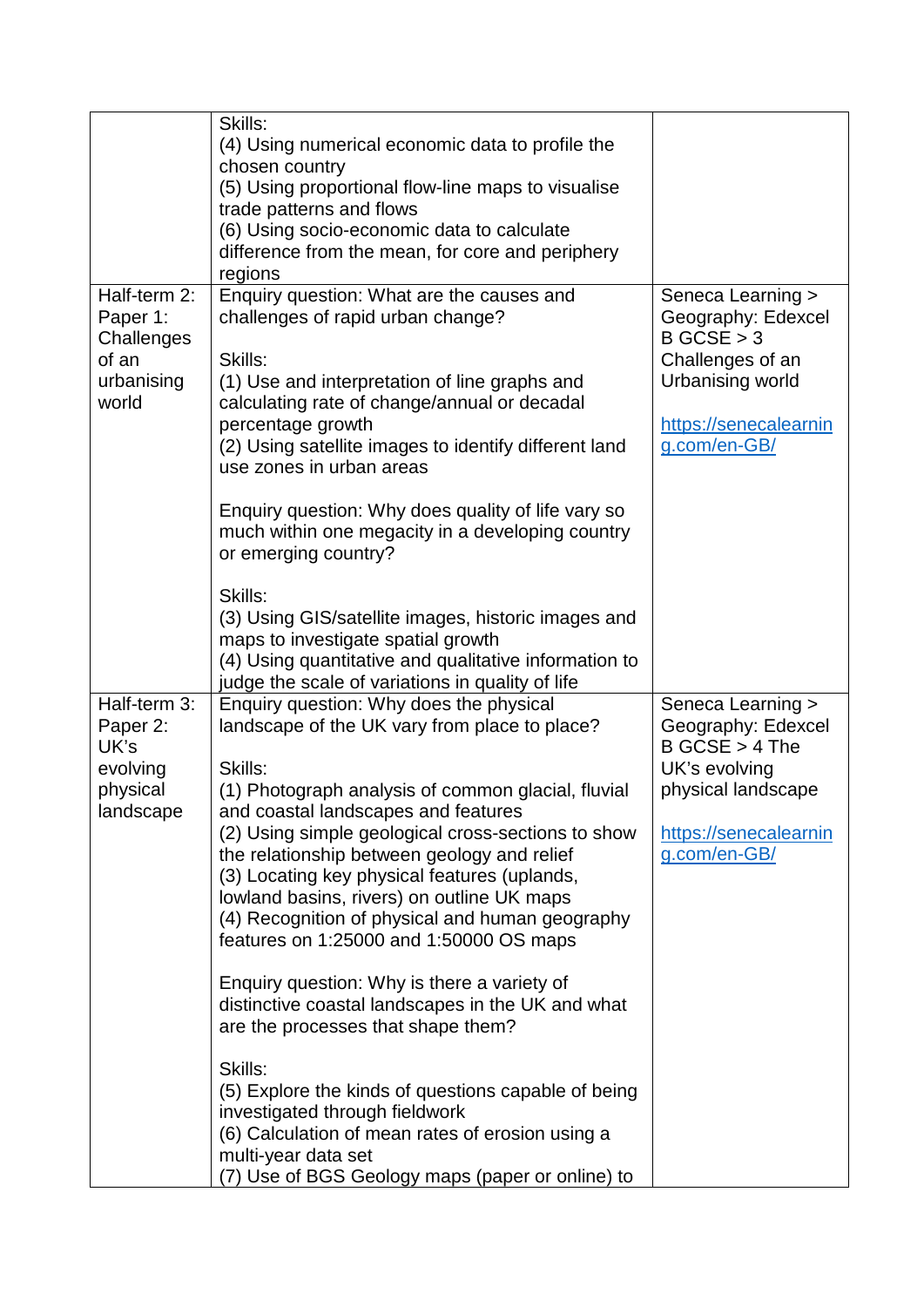|                                  | link coastal form to geology<br>(8) Recognition of coastal landforms on 1:25000<br>and 1:50000 OS maps<br>Enquiry question: What are the challenges for<br>coastal landscapes and communities and why is<br>there conflict about how to manage them?<br>Skills:<br>(9) Explore the kinds of questions that can be<br>investigated through fieldwork<br>(10) Use of 1:25000 and 1:50000 OS maps and<br>GIS, to investigate what is threatened by rapid<br>erosion<br>(11) Use of simple cost-benefit analysis to<br>investigate coastal defence options<br>(12) Use of 1:25000 and 1:50000 OS maps and<br>GIS, to investigate the impact of policy decisions |                                                          |
|----------------------------------|-------------------------------------------------------------------------------------------------------------------------------------------------------------------------------------------------------------------------------------------------------------------------------------------------------------------------------------------------------------------------------------------------------------------------------------------------------------------------------------------------------------------------------------------------------------------------------------------------------------------------------------------------------------|----------------------------------------------------------|
|                                  | Enquiry question: Why is there a variety of river<br>landscapes in the UK and what are the processes<br>that shape them?                                                                                                                                                                                                                                                                                                                                                                                                                                                                                                                                    |                                                          |
|                                  | Skills:<br>(13) Explore the kinds of questions that can be<br>investigated through fieldwork<br>(14) Use 1:25000 and 1:50000 OS maps to<br>determine valley cross-section from contour lines<br>(15) Use of BGS Geology maps (paper or online) to<br>link river-long profiles to geology<br>(16) Recognition of river landforms on 1:25000 and<br>1:50000 OS maps<br>(17) Drawing simple storm hydrographs using<br>rainfall and discharge data                                                                                                                                                                                                             |                                                          |
|                                  | Enquiry question: What are the challenges for river<br>landscapes, people and property and how can they<br>be managed?                                                                                                                                                                                                                                                                                                                                                                                                                                                                                                                                      |                                                          |
|                                  | Skills:<br>(18) Explore the kinds of questions that can be<br>investigated through fieldwork<br>(19) Use of simple cost-benefit analysis to<br>investigate river management options<br>(20) Use of 1:25000 and 1:50000 OS maps and<br>GIS, to investigate the impact of policy decisions                                                                                                                                                                                                                                                                                                                                                                    |                                                          |
| Half-term 4:<br>Geographic<br>al | Investigating coastal change and conflict:<br>Investigate the impact of coastal management on<br>coastal processes and communities.                                                                                                                                                                                                                                                                                                                                                                                                                                                                                                                         | Seneca Learning ><br>Geography: Edexcel<br><b>B GCSE</b> |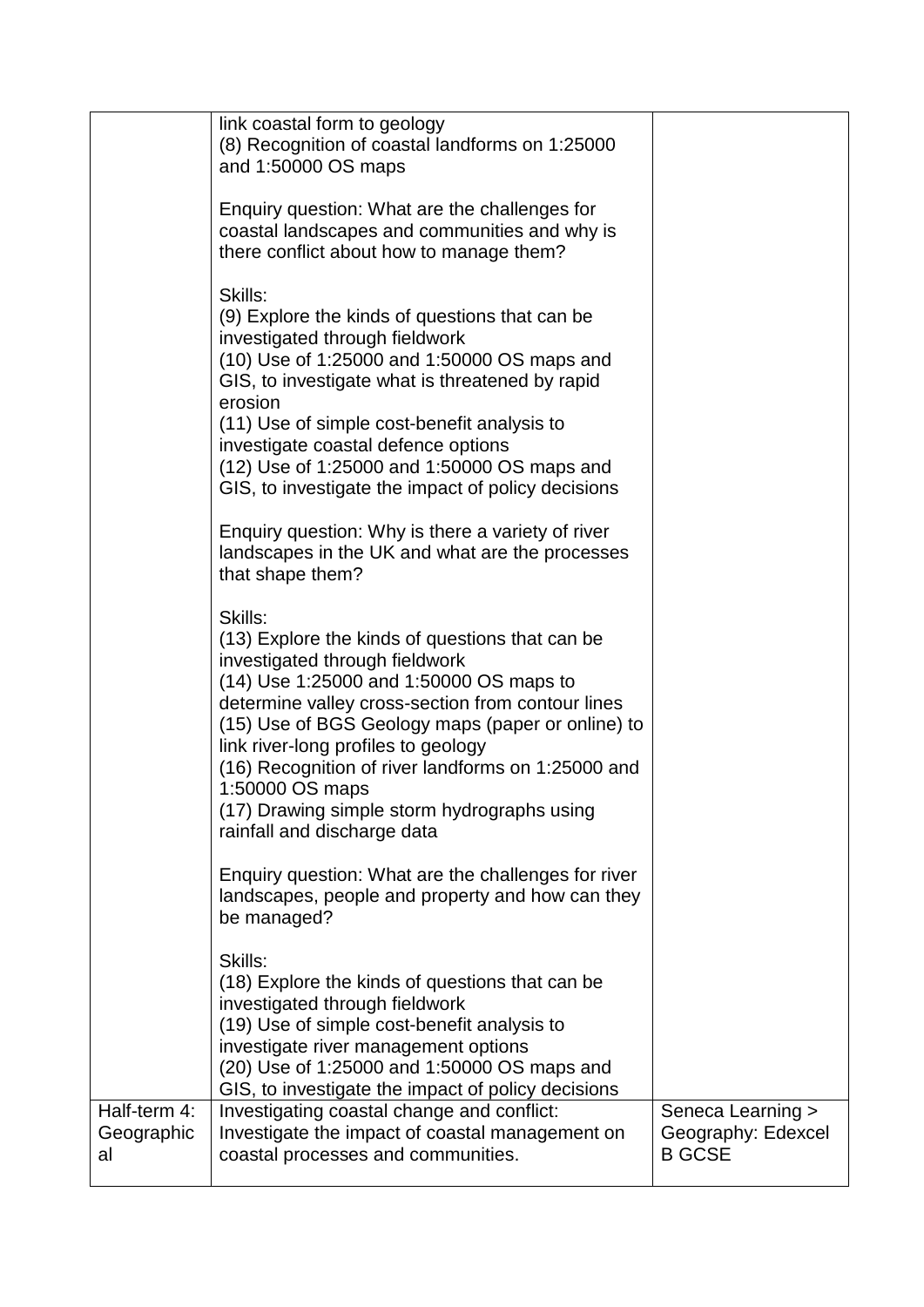| investigation                           | Investigating dynamic urban areas: Investigate how                                                                                                                                                                                                                                                                                                                                                                                                                                                                                                                                                                                                                                                                                         | https://senecalearnin                                                                                                                    |
|-----------------------------------------|--------------------------------------------------------------------------------------------------------------------------------------------------------------------------------------------------------------------------------------------------------------------------------------------------------------------------------------------------------------------------------------------------------------------------------------------------------------------------------------------------------------------------------------------------------------------------------------------------------------------------------------------------------------------------------------------------------------------------------------------|------------------------------------------------------------------------------------------------------------------------------------------|
| S                                       | and why quality of life varies within urban areas.                                                                                                                                                                                                                                                                                                                                                                                                                                                                                                                                                                                                                                                                                         | g.com/en-GB/                                                                                                                             |
| Half-term 5:                            | A structured revision programme to support student                                                                                                                                                                                                                                                                                                                                                                                                                                                                                                                                                                                                                                                                                         | Seneca Learning >                                                                                                                        |
| Revision                                | learning for subject knowledge and exam                                                                                                                                                                                                                                                                                                                                                                                                                                                                                                                                                                                                                                                                                                    | Geography: Edexcel                                                                                                                       |
| and one                                 | technique. Structured materials and tools are                                                                                                                                                                                                                                                                                                                                                                                                                                                                                                                                                                                                                                                                                              | <b>B GCSE</b>                                                                                                                            |
| year to go                              | embedded to support students with the demands of                                                                                                                                                                                                                                                                                                                                                                                                                                                                                                                                                                                                                                                                                           | https://senecalearnin                                                                                                                    |
| exams                                   | linear assessments.                                                                                                                                                                                                                                                                                                                                                                                                                                                                                                                                                                                                                                                                                                                        | g.com/en-GB/                                                                                                                             |
| Half-term 6:<br>UK's human<br>landscape | Enquiry question: Why are people and places<br>changing in the UK?<br>Skills:<br>(1) Use and interpretation of UK population<br>pyramids from different time periods<br>(2) Use of census data sets to understand changes<br>to the UK's population<br>(3) Use of Eurostat to investigate FDI and<br>immigration to the UK<br>Enquiry question: How is one major UK city<br>changing?<br>Skills:<br>(1) Explore the kinds of questions capable of being<br>investigated through fieldwork<br>(2) Using census data sets to compare areas within<br>inner cities<br>(3) Use of 1:25000 and 1:50000 OS maps to<br>identify different land use types<br>(4) Using crime and IMD databases to investigate<br>the extent of inner-city problems | Seneca Learning ><br>Geography: Edexcel<br>$B GCSE > 5$ The<br>UK's evolving human<br>landscape<br>https://senecalearnin<br>g.com/en-GB/ |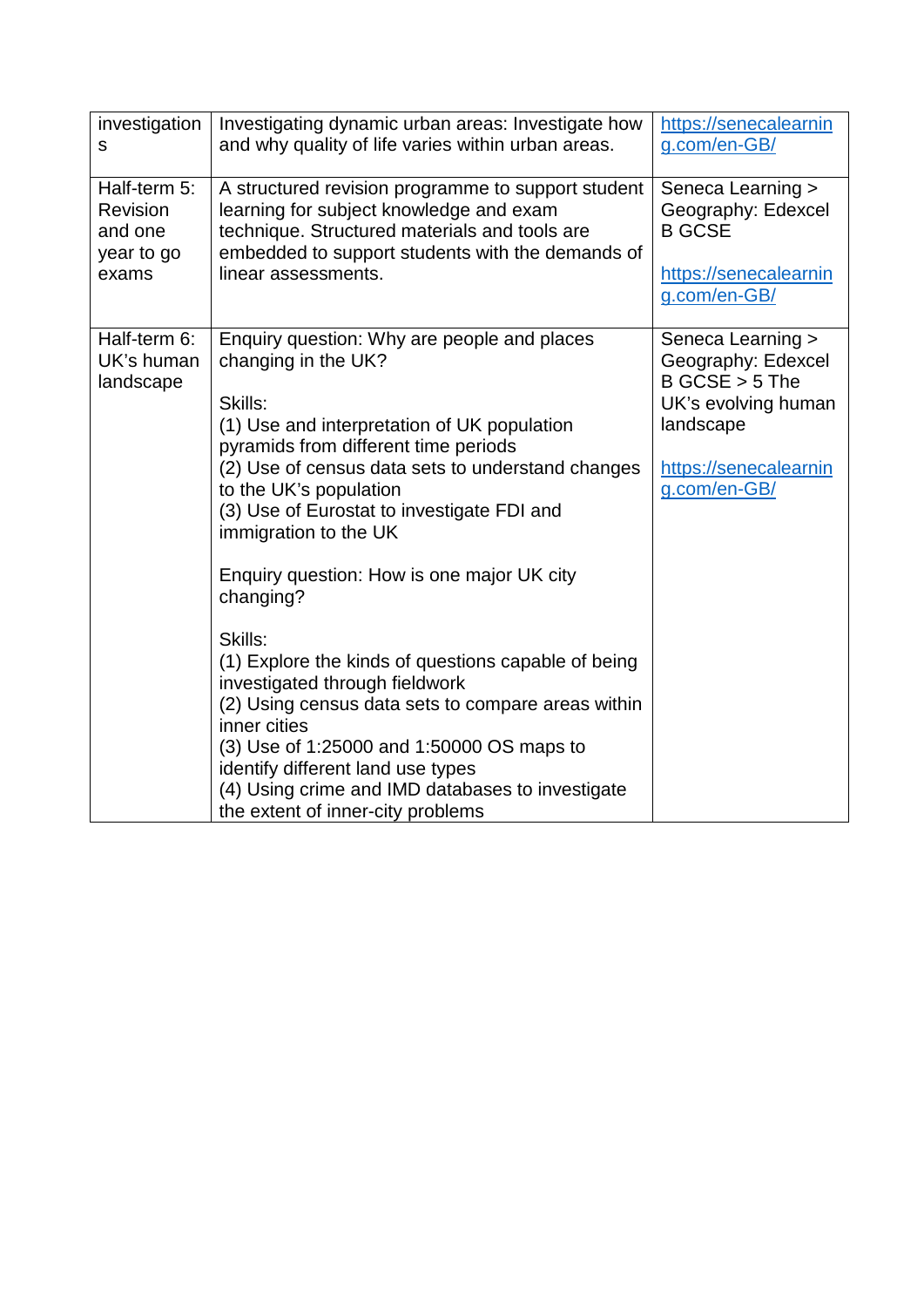#### **History at the Archer Academy**

In Year 10, students start their GCSE course. Students focus on securing knowledge for Paper 1 which is worth 50% of their overall GCSE qualification.

The first unit is international relations. The focus of this study is on the unfolding narrative of international relations from 1918–2001. Learners will study substantial developments and issues associated with this period, in order to understand the events which shaped the 20th century. Learners will also explore the historical debate surrounding these events and assess how and why these interpretations have changed over time. Learners will study a range of interpretations in order to develop required analytical and evaluation skills.

Following this, students begin a unit on Germany. This depth study focuses on the relationship between the German people and the Nazi regime that ruled Germany from 1933–1945. Beginning with the Weimar Republic, this study focuses on how the Nazi's gained a foothold in Germany, the function of the Nazi State and impact of World War Two. Students will also explore process of denazification between 1945 and 1955.

#### **Programme of study in year 10:**

- 1. International Relations, 1919 2001
- 2. Germany, 1925 1955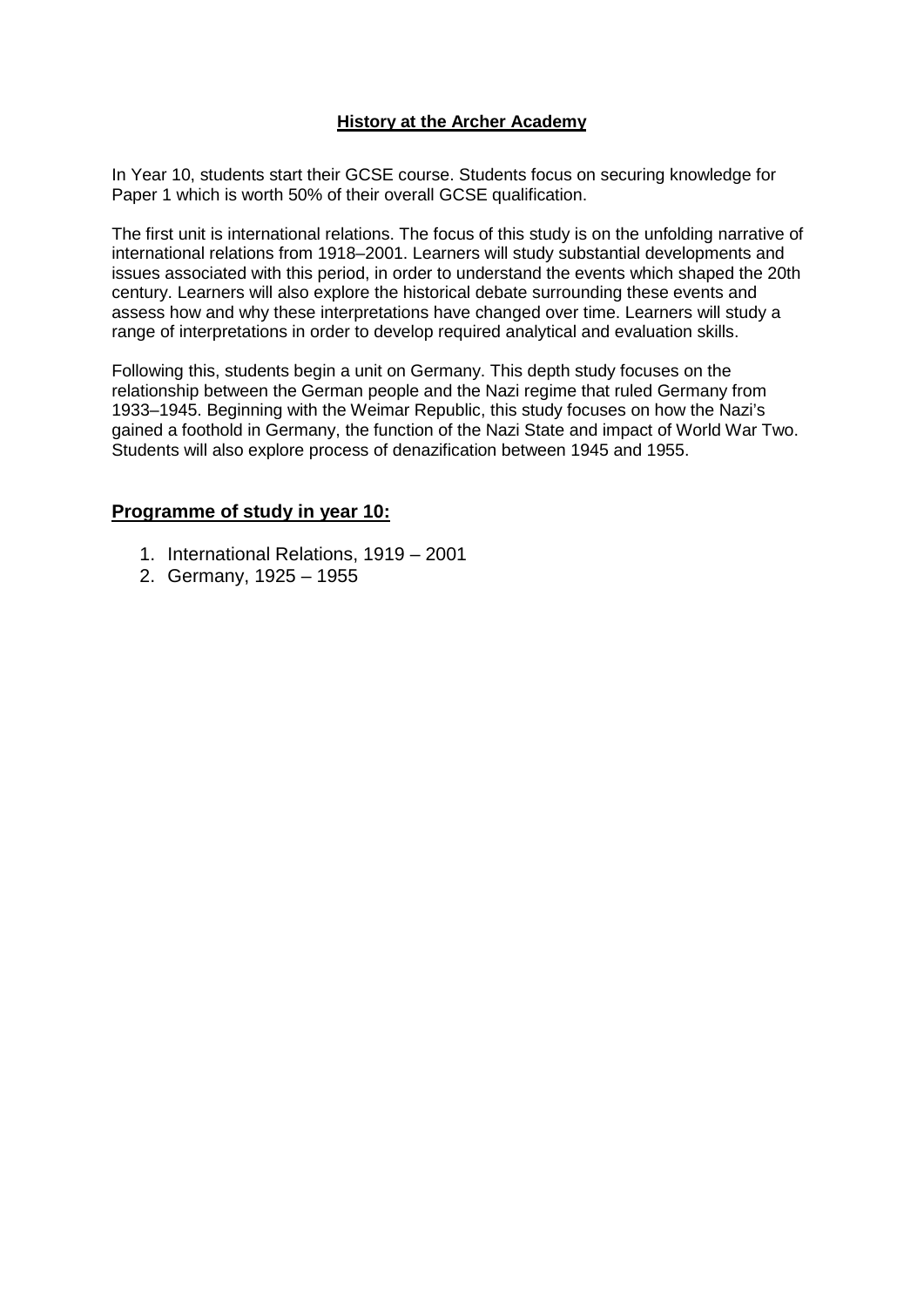| <b>Time</b>                 | <b>Topic</b>                               | Key content                                                                                                                                                                                                                                                                                                                                                                                                                                                                                                                                                            | <b>Extra Learning Opportunities</b>                                                                                                                                                                                                                                                                                                |
|-----------------------------|--------------------------------------------|------------------------------------------------------------------------------------------------------------------------------------------------------------------------------------------------------------------------------------------------------------------------------------------------------------------------------------------------------------------------------------------------------------------------------------------------------------------------------------------------------------------------------------------------------------------------|------------------------------------------------------------------------------------------------------------------------------------------------------------------------------------------------------------------------------------------------------------------------------------------------------------------------------------|
| Autumn<br>Term 1            | International<br>Relations,<br>1919 - 2001 | This section of the course<br>includes the following key<br>topics:<br>The Versailles Peace<br>Settlement; the League of<br>Nations in the 1920s;<br>international agreements in the<br>1920s (Dawes Plan 1924,<br>Locarno 1925, Kellogg-Briand<br>1928, Young Plan 1929);<br>attempts at disarmament. The<br>impact of the worldwide<br>economic depression. Tension<br>in Europe in the 1930s,<br>including the failure of the<br>League of Nations, the policy of<br>Appeasement and outbreak of<br>war in 1939. Historical<br>interpretations of World War<br>One. | Useful websites:<br>https://www.bbc.co.uk/bitesize/guides/<br>ztydcwx/revision/1<br>https://www.nationalarchives.gov.uk/e<br>ducation/resources/chamberlain-and-<br>hitler/<br>https://www.iwm.org.uk/history/how-<br>britain-hoped-to-avoid-war-with-<br>germany-in-the-1930s<br>Book titles:<br><b>OCR Modern World Textbook</b> |
| Autumn<br>Term <sub>2</sub> | International<br>Relations,<br>1919 - 2001 | This section of the course<br>includes the following key<br>topics:<br>Emerging super-power rivalry<br>1945-1949; actions of the<br>USSR in Eastern Europe 1945-<br>1948 and response of USA and<br>its allies. Cold War<br>confrontations: Berlin Wall 1961<br>and the Cuban Missile Crisis<br>1962; Cold War conflicts:<br>Vietnam War, the Soviet war in<br>Afghanistan.                                                                                                                                                                                            | Useful websites:<br>https://www.johndclare.net/cold_warA<br>1.htm<br>https://www.bbc.co.uk/bitesize/guides/<br>z3t42p3/revision/1<br>Book titles:<br><b>OCR Modern World Textbook</b>                                                                                                                                              |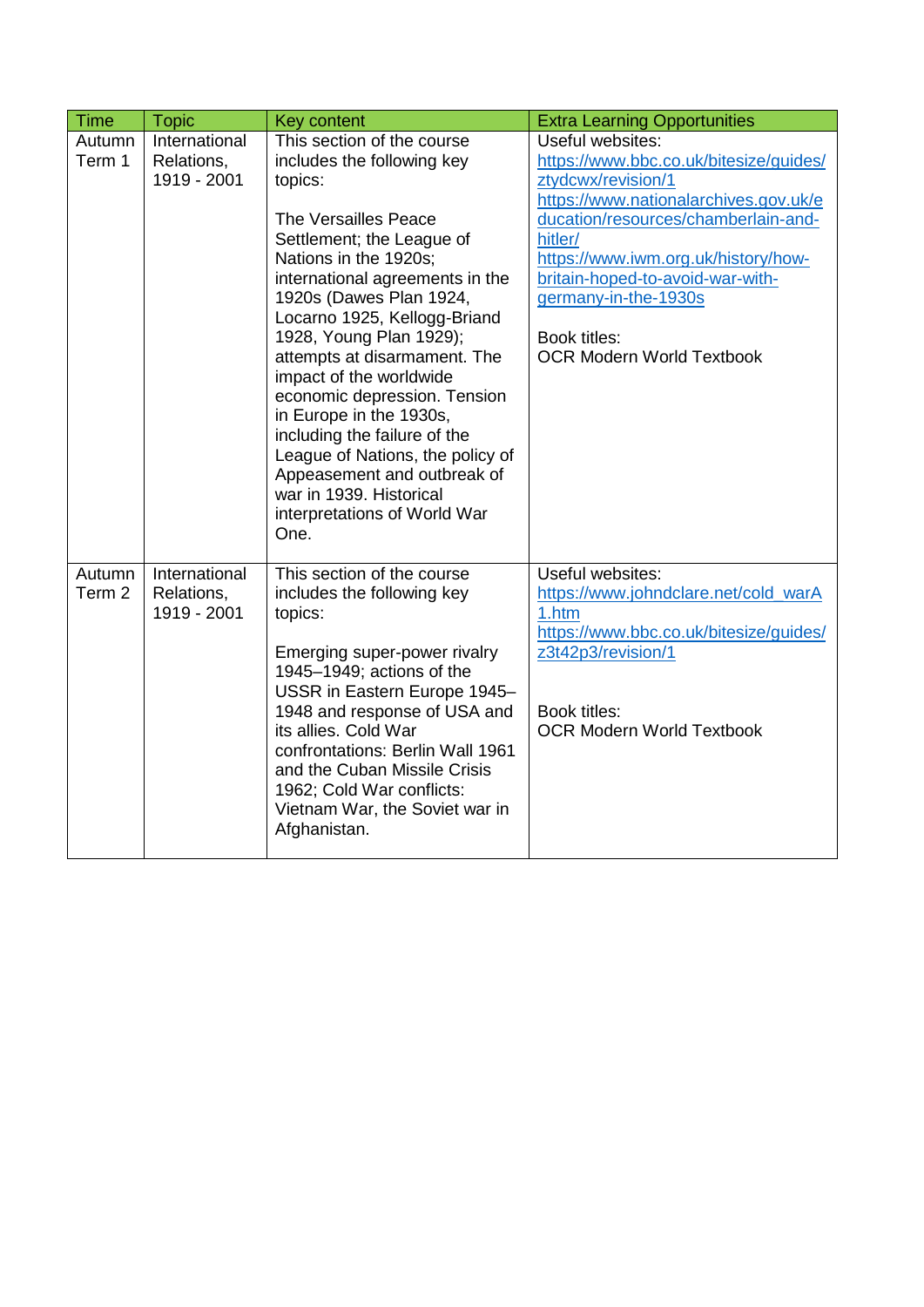| Time             | <b>Topic</b>                               | <b>Key content</b>                                                                                                                                                                                                                                                                                                                                                                                                                                                                                                                                                                                                                                                                                                                                                                                                                          | <b>Extra Learning Opportunities</b>                                                                                                                                                       |
|------------------|--------------------------------------------|---------------------------------------------------------------------------------------------------------------------------------------------------------------------------------------------------------------------------------------------------------------------------------------------------------------------------------------------------------------------------------------------------------------------------------------------------------------------------------------------------------------------------------------------------------------------------------------------------------------------------------------------------------------------------------------------------------------------------------------------------------------------------------------------------------------------------------------------|-------------------------------------------------------------------------------------------------------------------------------------------------------------------------------------------|
| Spring<br>Term 1 | International<br>Relations,<br>1919 - 2001 | This section of the course<br>includes the following key topics:<br>The Cold War 1945-c.1989 The<br>changing international order after<br>1945 and its consequences<br>Emerging super-power rivalry<br>1945-1949; actions of the USSR<br>in Eastern Europe 1945-1948<br>and response of USA and its<br>allies. Cold War confrontations:<br>Berlin Wall 1961 and the Cuban<br>Missile Crisis 1962; Cold War<br>conflicts: Vietnam War. Historical<br>interpretations of the Cold War.                                                                                                                                                                                                                                                                                                                                                        | Useful websites:<br>https://www.johndclare.net/cold<br>war16.htm<br>https://www.bbc.co.uk/bitesize/g<br>uides/zyh9mnb/revision/1<br>Book titles:<br><b>OCR Modern World Textbook</b>      |
| Spring<br>Term 2 | Nazi<br>Germany,<br>1925 - 1955            | This section of the course<br>includes the following key topics:<br>The rise and consolidation of the<br>Nazi regime 1925-1934<br>Strengths and weaknesses of the<br>Weimar Republic 1925-1928,<br>including Nazi policies in the<br>1920s and the position of the<br>party in 1928; the impact of the<br>Depression on different groups in<br>Germany; the political, social and<br>economic crisis of 1929-1933;<br>rising support for Nazis 1929-<br>1933; the Nazi consolidation of<br>power 1933-1934, including the<br>Reichstag Fire, the suspension of<br>the Weimar constitution and the<br>Enabling Act, the elections of<br>March 1933, the takeover of/or<br>collaboration with key institutions<br>(particularly the army), and the<br>elimination of opposition<br>(including trade unions,<br>opposition parties and the SA) | Useful websites:<br>https://www.bbc.co.uk/bitesize/g<br>uides/zp3p82p/revision/1<br>https://www.bbc.co.uk/bitesize/t<br>opics/zymgwxs<br>Book titles:<br><b>OCR Modern World Textbook</b> |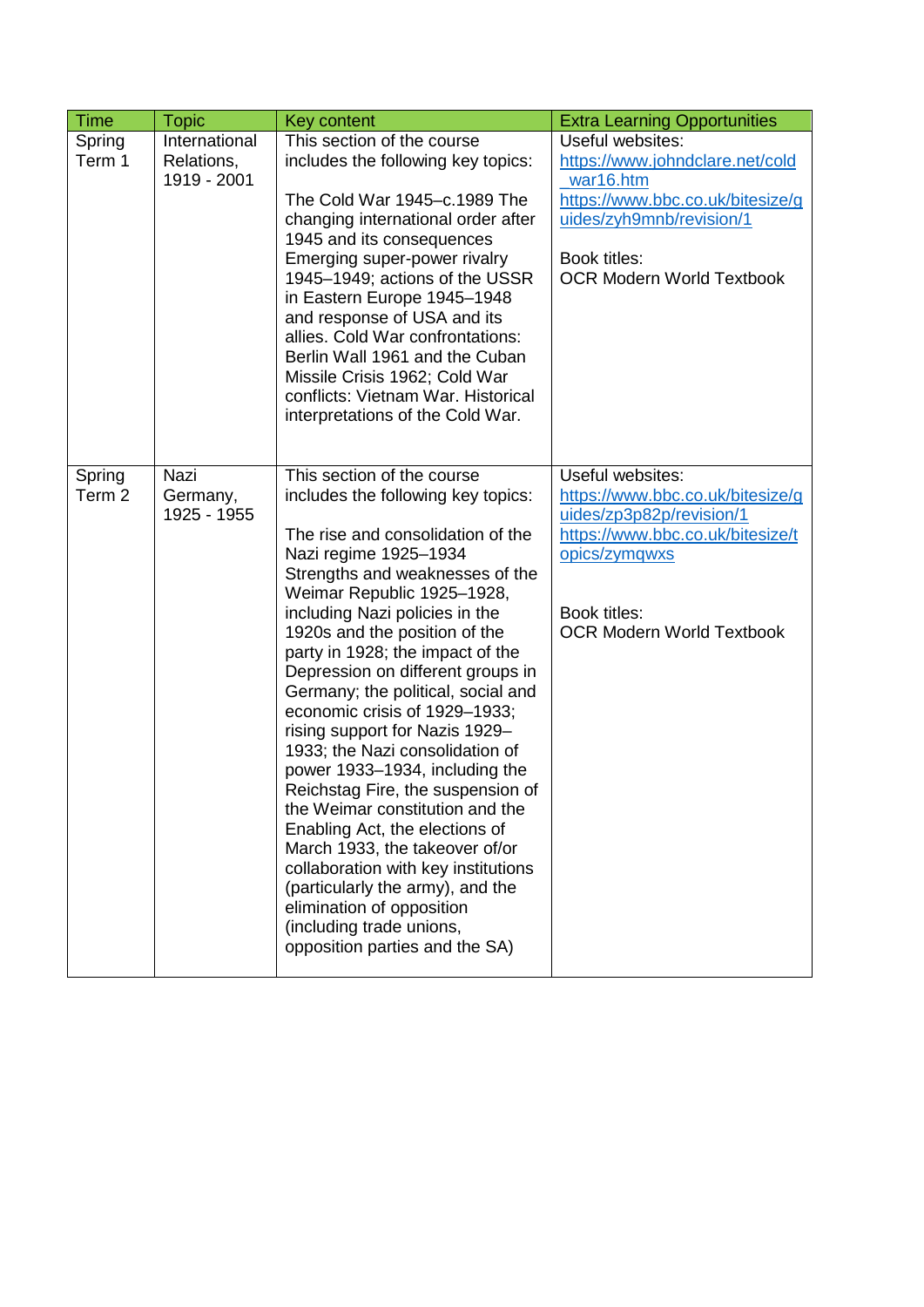| <b>Time</b>                       | <b>Topic</b>                 | Key content                                                                                                                                                                                                                                                                                                                                                                                                                                                                                                                                                                                                                              | <b>Extra Learning Opportunities</b>                                                                                                                                                       |
|-----------------------------------|------------------------------|------------------------------------------------------------------------------------------------------------------------------------------------------------------------------------------------------------------------------------------------------------------------------------------------------------------------------------------------------------------------------------------------------------------------------------------------------------------------------------------------------------------------------------------------------------------------------------------------------------------------------------------|-------------------------------------------------------------------------------------------------------------------------------------------------------------------------------------------|
| Sumer<br>Term 1                   | Nazi Germany,<br>1925 - 1955 | Nazi Germany and its people<br>1933-1939<br>Elements of the Nazi terror<br>state, including the SA, SS,<br>Gestapo, SD, courts and<br>police; Nazi use of culture and<br>propaganda; personal<br>popularity of Hitler; attempts to<br>create a National Community;<br>economic policies of Nazi<br>regime and their effects on<br>sections of German society<br>(winners and losers); Nazi<br>social policies, including<br>policies on women and youth;<br>the lack of effective opposition<br>to the regime; persecution of<br>Jews and other groups,<br>including Roma, Jehovah's<br>Witnesses and homosexuals;<br>eugenics policies. | Useful websites:<br>https://www.bbc.co.uk/bitesize/gui<br>des/zp3p82p/revision/1<br>https://www.bbc.co.uk/bitesize/topi<br>cs/zymgwxs<br>Book titles:<br><b>OCR Modern World Textbook</b> |
| Summe<br>r Term<br>$\overline{2}$ | Nazi Germany,<br>1925 - 1955 | War and its legacy 1939–1955<br>Initial reaction to outbreak of<br>war; changing fortunes of<br>Germany in the war (initial<br>gains and colonisation in East);<br>growing impact of war,<br>including bombing; extent of<br>support for war effort;<br>opposition during war;<br>escalation of racial persecution<br>leading to the Final Solution;<br>defeat and occupation; Allied<br>policy of denazification<br>(methods and impact); the<br>differing experiences of people<br>in East and West Germany<br>1945-1955.                                                                                                              | Useful websites:<br>https://www.bbc.co.uk/bitesize/gui<br>des/zp3p82p/revision/1<br>https://www.bbc.co.uk/bitesize/topi<br>cs/zymgwxs<br>Book titles:<br><b>OCR Modern World Textbook</b> |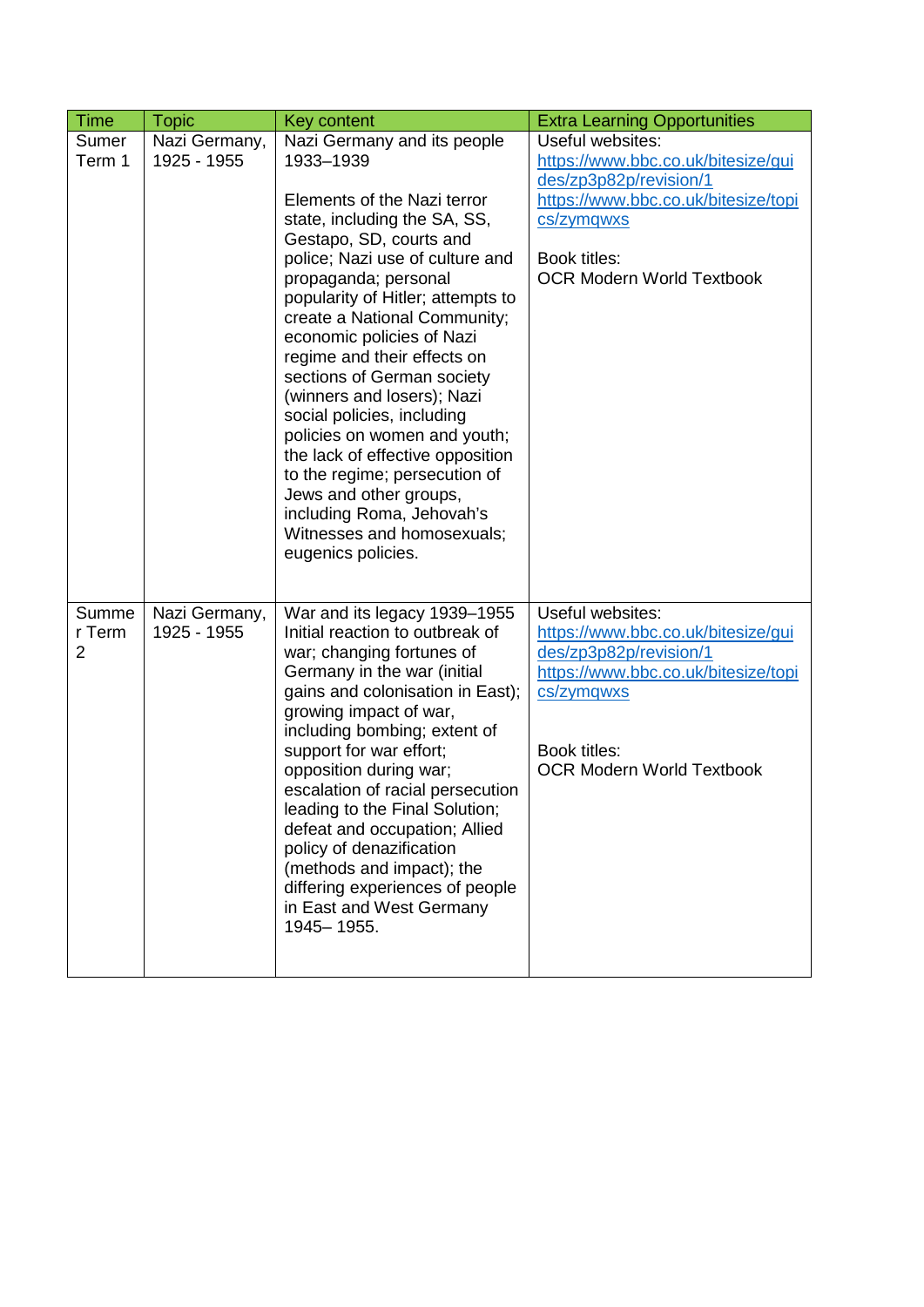# **Maths at the Archer Academy**

Our vision for Maths at The Archer Academy is that students learn to think and act as real mathematicians, developing exceptional creativity and resilience in tackling challenging mathematical problems, deep conceptual understanding of the curriculum underpinned by rich imagery, and most of all, the love of learning mathematics that every true mathematician has.

#### Maths at Year 10

In Year 10, students continue to work on the same Big Ideas (Number, Algebra, Ratio and Proportion, Geometry, Probability and Statistics). Students have an opportunity to take up extra GCSE's in Further Maths or Statistics in Years 10 and 11. The course develops in complexity, and students continue to focus on:

- Developing resilience
- Fluency
- Problem solving
- Reasoning
- Developing a love of learning with an inspirational curriculum,

while also developing their exam technique and the structure of their work.

Opportunities to develop students' understanding are available through the Passport to Success system, securing the key skills which open doors to more challenging topics. Extensive support is available throughout students' school careers to ensure every child is stretched and challenged, and receives tailored support where necessary.

Students take their Maths GCSE with Edexcel, which consists of three 90-minute exams, one without a calculator, and two with a calculator.

|             | <b>Key Content</b>                                                                                                                                                                                                                        | <b>Supporting</b><br><b>Resources</b>                 |
|-------------|-------------------------------------------------------------------------------------------------------------------------------------------------------------------------------------------------------------------------------------------|-------------------------------------------------------|
| Half-term 1 | 01 Trigonometry: Find missing lengths and<br>angles in right angled triangles; establish the<br>exact value of $sin(\theta)$ , $cos(\theta)$ and $tan(\theta)$ .                                                                          | <b>Hegarty Maths</b><br>Dr Frost<br><b>Just Maths</b> |
|             | 02 Calculations: Memorise the first 20 square<br>numbers and the first 10 cube numbers; estimate<br>powers and square roots; use the fact of $x^{-a} = \frac{1}{x^a}$ ;<br>calculation with surds; upper and lower bounds<br>calculation. |                                                       |
|             | 03 Simultaneous Equations: Solve<br>simultaneous equations using elimination and<br>substitution method; decide and derive two<br>simultaneous equations and which method to be<br>used.                                                  |                                                       |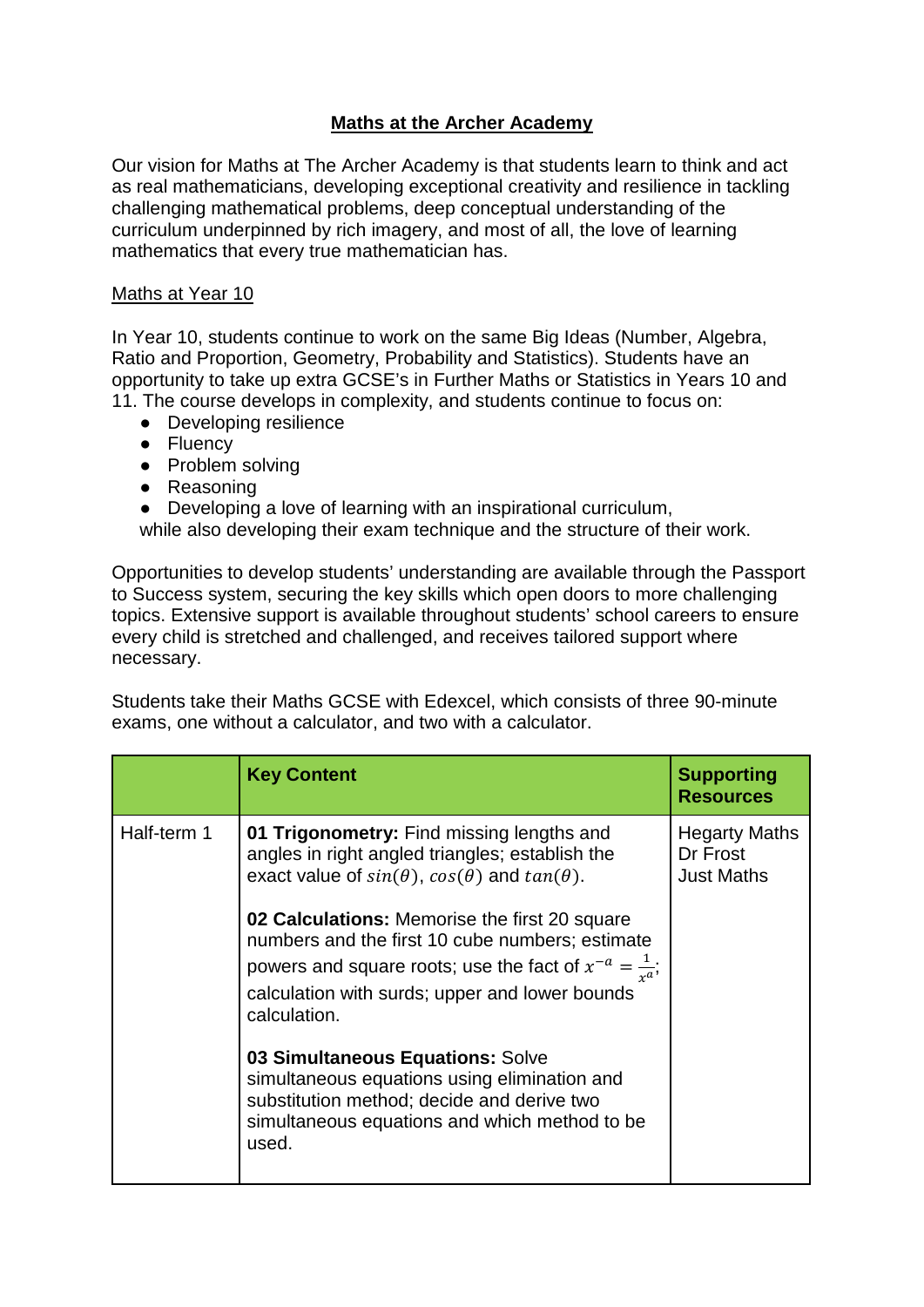|             | 03 Iteration: Rearrange an equation to form a<br>given iterative formula; use an iterative formula to<br>find approximate solutions.                                                                                                                                                             |                                                       |
|-------------|--------------------------------------------------------------------------------------------------------------------------------------------------------------------------------------------------------------------------------------------------------------------------------------------------|-------------------------------------------------------|
| Half-term 2 | 04 Transformations: Use scale factor (both<br>whole number and fractional) to enlarge a shape<br>in a cartesian coordinate plane; recap on<br>translation, rotation, and reflection on a cartesian<br>coordinate plane, able to describe transformation;<br>solve problems involving similarity. | <b>Hegarty Maths</b><br>Dr Frost<br><b>Just Maths</b> |
|             | 05 Algebraic Proficiency: Add, subtract, multiply<br>and divide algebraic fractions (with quadratics);<br>solving algebraic fractions; simplify algebraic<br>fractions; expanding, factorising and solving<br>polynomials; change the subject of a formula.                                      |                                                       |
|             | 06 Proportional Reasoning: Recognise and<br>interpret a graph that illustrate direct or inverse<br>proportion; interpret equations that describe direct<br>or inverse proportion; finding the multiplier in a<br>situation involving direct or inverse proportion.                               |                                                       |
| Half-term 3 | 07 Quadratic Sequence: Find the $nth$ term of<br>arithmetic sequence; find the $n^{th}$ term of a<br>quadratic sequence; recognise, describe and find<br>the next three terms of a simple geometric<br>progression; recognise and find the next few<br>terms of a Fibonacci sequence.            | <b>Hegarty Maths</b><br>Dr Frost<br><b>Just Maths</b> |
|             | 08 Graphing Inequalities: Able to shade region<br>or describe the inequality represented on a graph;<br>know when to use dotted or solid line as a<br>boundary for an inequality graph; able to solve<br>inequality.                                                                             |                                                       |
|             | 09 Mensuration and Enlargement: Find the<br>slant, find the surface area of a sphere, pyramid<br>and composite solid; find the volume of a sphere,<br>surface area and composite solid; able to find the<br>area and volume of a shape after enlargement.                                        |                                                       |
| Half-term 4 | <b>10 Circle Theorems:</b> Know the 8 circle theorems;<br>use the circle theorems to solve and find the<br>angles in a given problem; create logical steps<br>and proof using mathematical language.                                                                                             | <b>Hegarty Maths</b><br>Dr Frost<br><b>Just Maths</b> |
|             | 11 Tangents, Kinematics and Area Under a<br>Graph: Plot and use graphs of non-standard<br>functions; know the definition of a tangent in a                                                                                                                                                       |                                                       |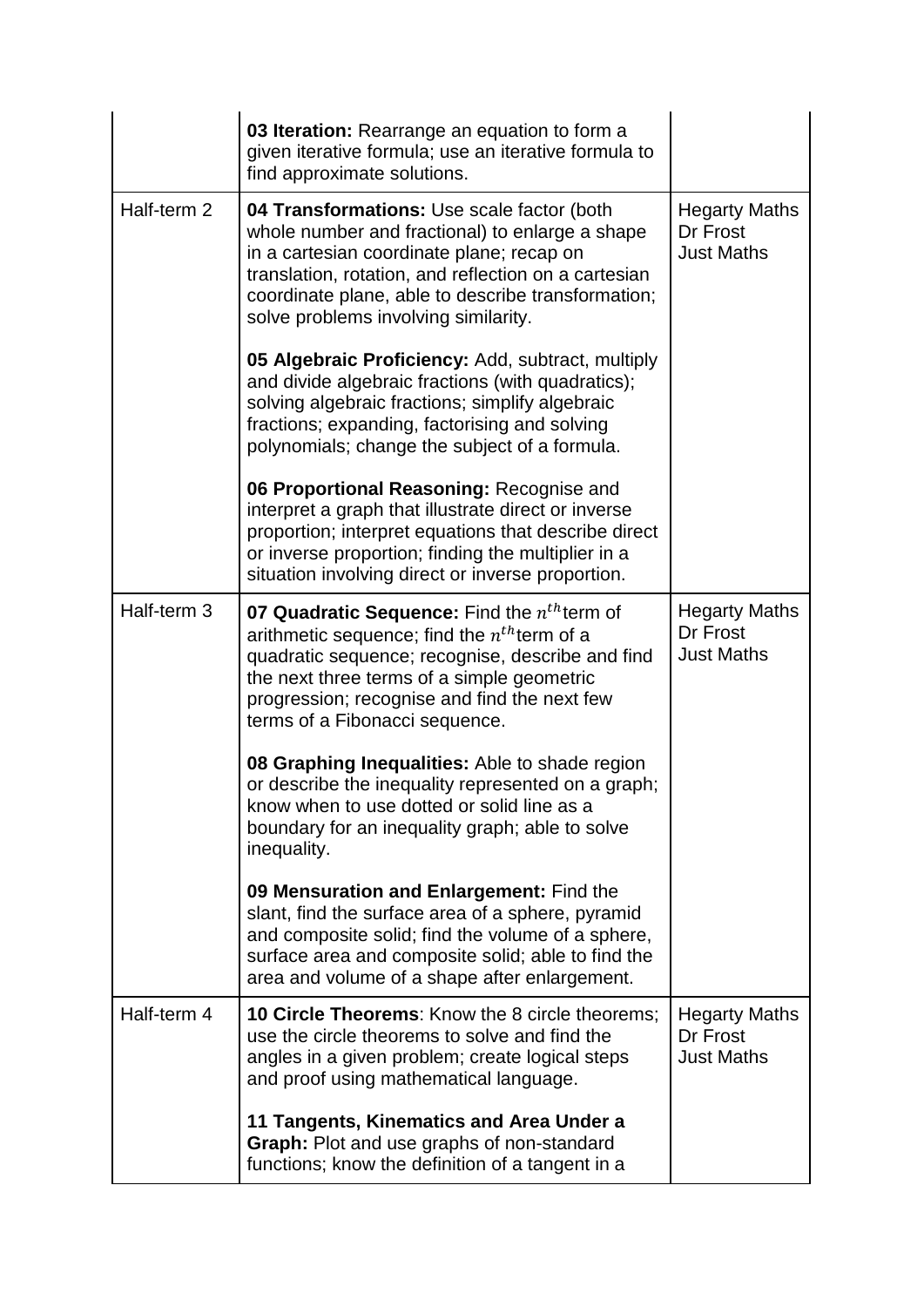|             | curve; estimate the gradient of a tangent; able to<br>find the area under the graph; know that the area<br>under a speed-time graph gives the distance.                                                                                                                                                                                                                                                                                                        |                                                       |
|-------------|----------------------------------------------------------------------------------------------------------------------------------------------------------------------------------------------------------------------------------------------------------------------------------------------------------------------------------------------------------------------------------------------------------------------------------------------------------------|-------------------------------------------------------|
| Half-term 5 | <b>12 Percentages and Recurring Decimals:</b><br>Understand the notation for recurring decimals;<br>able to convert a fraction to a recurring decimal;<br>able to convert a recurring decimal to fraction;<br>able to recognise and calculate compound<br>interest; able to calculate the result of a repeated<br>percentage change.                                                                                                                           | <b>Hegarty Maths</b><br>Dr Frost<br><b>Just Maths</b> |
|             | 13 Solving Quadratics: Able to factorise and<br>solve quadratic equations, able to solve quadratic<br>equations using a graph, able to deduce roots of<br>quadratic functions.                                                                                                                                                                                                                                                                                 |                                                       |
|             | 14 Sets, Venn and Product Rule: Able to apply<br>the product rule for counting; able to use Venn<br>diagram to sort and calculate probabilities; able to<br>use two-way tables to sort and calculate<br>probabilities.                                                                                                                                                                                                                                         |                                                       |
| Half-term 6 | 15 Cumulative Frequency: Understand the<br>limitations of sampling; know the meaning and<br>find lower, and upper quartiles and interquartile<br>range; able to complete and construct a<br>cumulative frequency table and curve; able to<br>draw box plots.                                                                                                                                                                                                   | <b>Hegarty Maths</b><br>Dr Frost<br><b>Just Maths</b> |
|             | 16 Coordinate Geometry: Know the<br>perpendicular lines have gradients with a product<br>of -1; identify perpendicular lines using algebraic<br>methods; know the equation of a circle with centre<br>at the origin; identify the equation of a circle from<br>its graph; able to use the equation of a circle to<br>draw its graph; find the equation of a tangent to<br>circle at a given point; solve algebraic problems<br>involving tangents to a circle. |                                                       |
|             | <b>17 Vectors:</b> Understand the concept of a vector;<br>use diagrammatic representation of vectors; know<br>and use different notations for vectors; add<br>(subtract) vectors; multiply a vector by a scalar;<br>solve simple geometrical problems involving<br>vectors.                                                                                                                                                                                    |                                                       |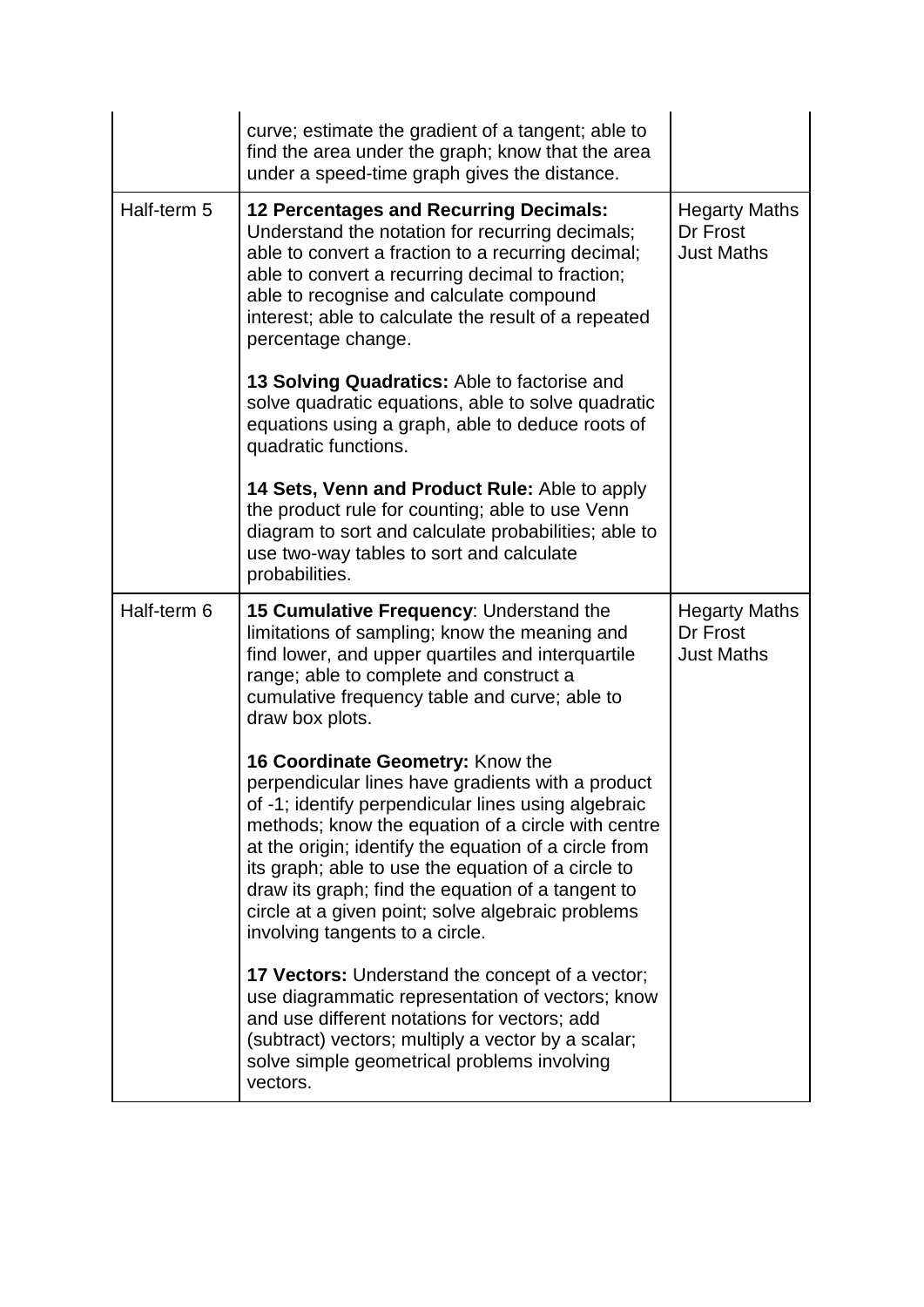### **Music at the Archer Academy**

Students who aspire to achieve a GCSE in Music will enjoy a course which celebrates individual musical achievement.

Theoretical Content: At GCSE the theoretical content is broad, with students learning greater detail about harmony, texture, dynamics, structures and instrumental techniques. They also learn about the differences between live and recorded music, and the relationship between music and technology.

Performance: Performance is not as prevalent in the classroom as it is in KS3 – but for the GCSE qualification it is still very important. 1-1 tuition in their given study (voice, clarinet etc) is vital, and we will support with instrumental lessons wherever possible to ensure a secure Solo Performance. Group performances (ensemble) will be organised during lesson time. 2 performances (minimum 2 mins each) must be produced, worth 30% of the GCSE grade. A performance of a Grade 4 piece with flair could earn you a 9 here.

Composition: Composition will begin with an education in music technology, primarily the Sibelius or Garageband software. With a full orchestra, a jazz band or even a steel pans group at their fingertips GCSE students can utilise their compositional skills without limit. This is a big change to begin with, but by the end they are always amazed by what they can compose. Music students in Year 10 study 2 hours of Composition and 1 hour of Theory.

Music at Year 10

Composition using Music Technology J. S. Bach and the Baroque Era H. Purcell and Word Painting Beethoven and the developing Romantic Era Killer Queen and Vocal Music Esperanza Spalding and Fusion Music Solo and Ensemble Performance Listening and Appraisal exam skills

| <b>Topic</b>                        | <b>Key Content</b>                                |
|-------------------------------------|---------------------------------------------------|
| <b>Composition using Music</b>      | Learning to use Sibelius and/or Garageband on     |
| Technology                          | the iMacs, instrumentation and structure          |
| J. S. Bach and The Baroque          | Polyphony, harpsichord, concerto grosso, terraced |
| Era                                 | dynamics, basso continuo                          |
| H. Purcell and Word Painting        | Ornamentation, melismatic text settings, basso    |
|                                     | ostinato                                          |
| Beethoven and the                   | Expression, rubato, dynamics, the modern piano,   |
| developing Romantic Era             | chromaticism and sonata form                      |
| <b>Killer Queen and Vocal Music</b> | Vocal textures, guitar techniques, recording and  |
|                                     | studio effects, compound time                     |
| Esperanza Spalding and              | Latin music, instrumentation, improvisation,      |
| <b>Fusion Music</b>                 | virtuoso, jazz harmony, syncopation, melody       |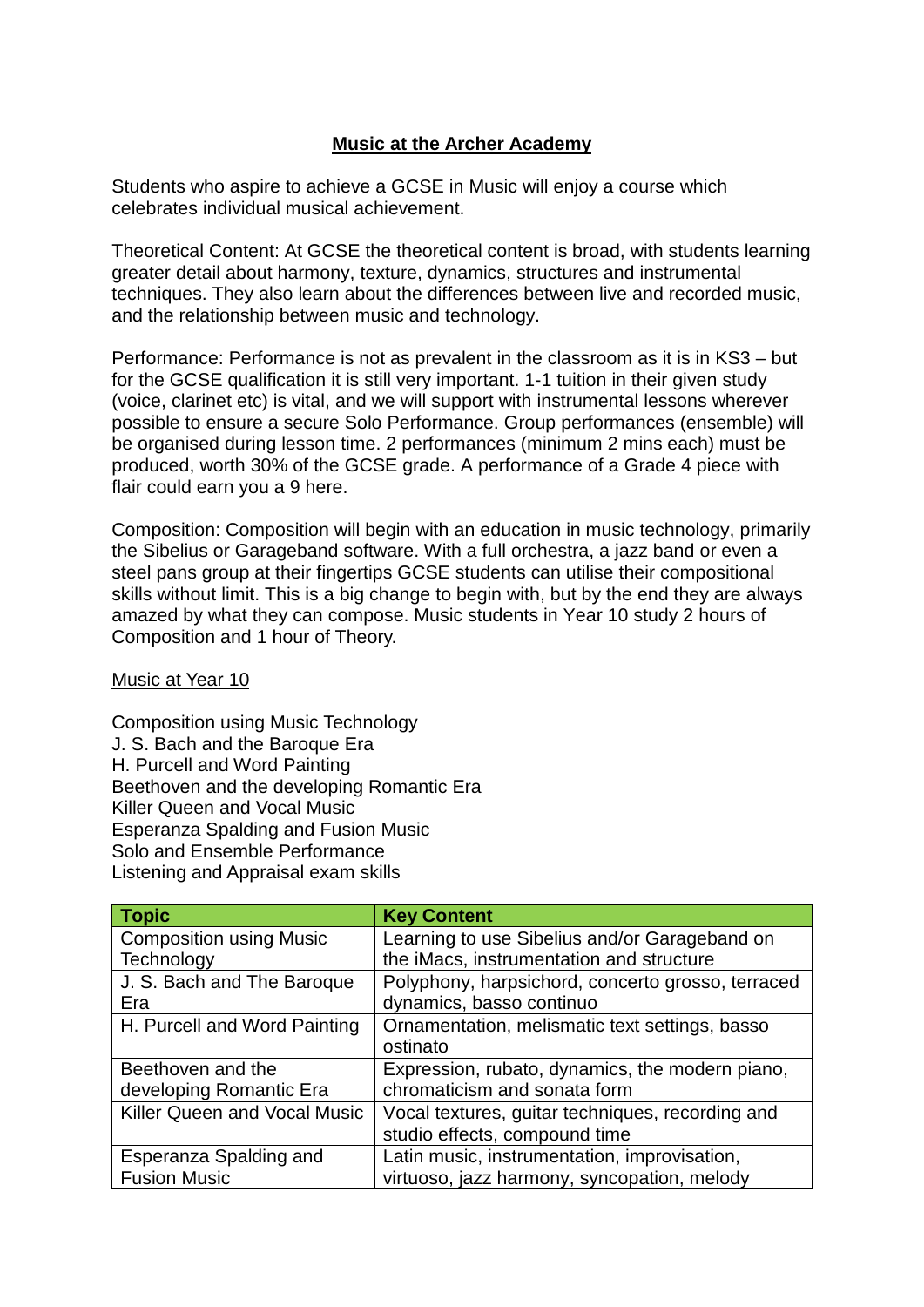| Solo and Ensemble            | Selecting and rehearsing an appropriate piece of |
|------------------------------|--------------------------------------------------|
| Performance                  | recorded assessment                              |
| Listening and Appraisal exam | Melodic dictation, responses to questions        |
| skills                       |                                                  |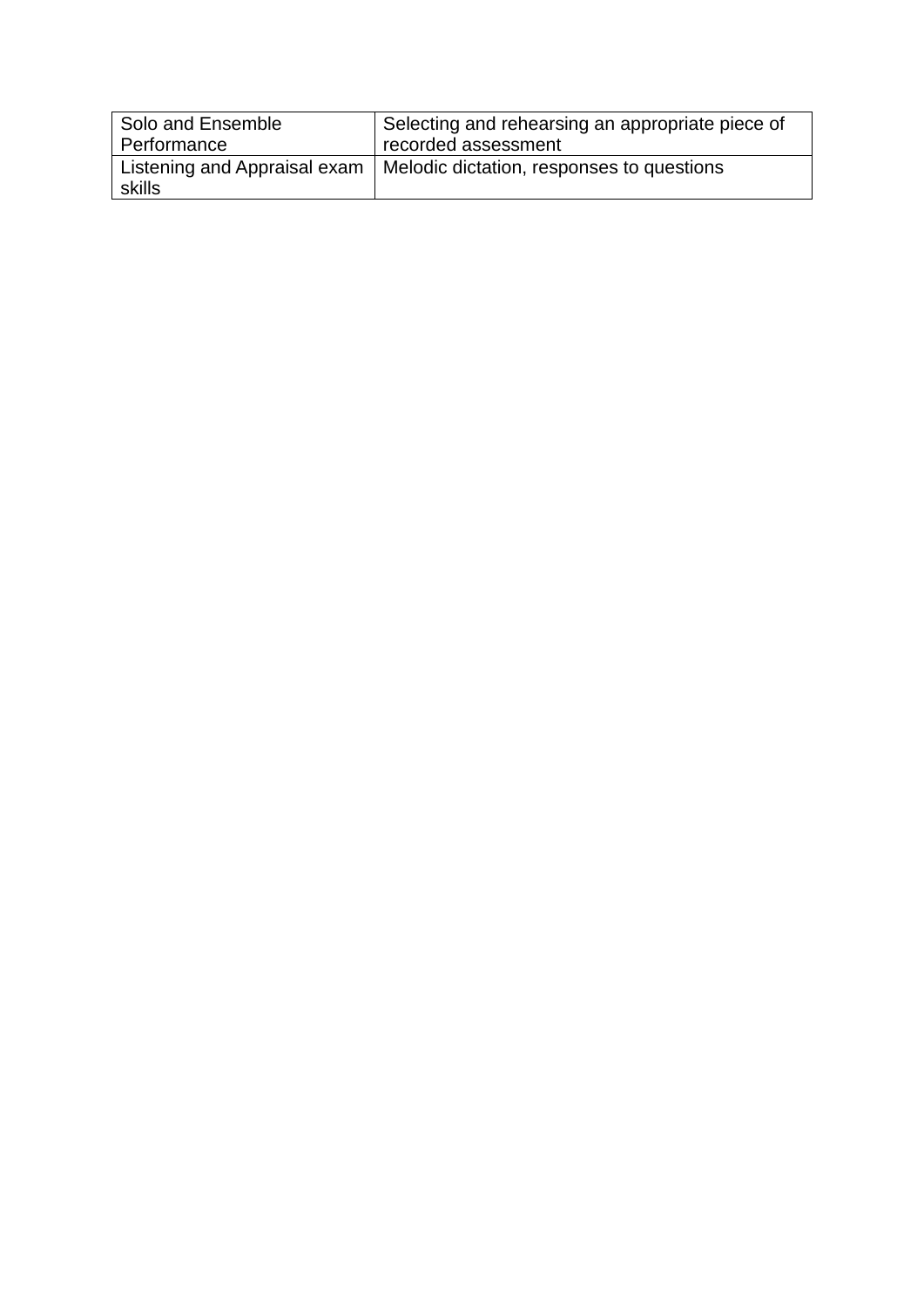## **Psychology at the Archer Academy**

Our Psychology curriculum encourages students to have a broad view of the world around them and develop the skills to critically analyse and understand what they see.

We aim to develop this critical awareness through the application of scientific methods to the study of human behaviour. In order to do this, we balance the theoretical and research content with the skill set students need to construct their own pieces of research and evaluate the research of others.

#### Psychology at Year 10

We follow the OCR GCSE Course and will study the following topics:

- *1. Criminal Psychology*
- *2. Sleep and Dreaming*
- *3. Research Methods*
- *4. Cognitive Development*
- *5. Psychological Problems*

|                                         | <b>Key Content</b>                                                                                                                                                                                                                                                                                                                                                                                         | <b>Supporting Resources</b>                                                                                               |
|-----------------------------------------|------------------------------------------------------------------------------------------------------------------------------------------------------------------------------------------------------------------------------------------------------------------------------------------------------------------------------------------------------------------------------------------------------------|---------------------------------------------------------------------------------------------------------------------------|
| Half-term 1 -<br>Criminal<br>Psychology | Defining crime and how we gather<br>$\bullet$<br>crime statistics<br>Theories of crime: social learning<br>$\bullet$<br>theory and Eysenck's personality<br>theory<br>Research into this topic from both<br>$\bullet$<br>Cooper and Mackie and Haven<br>Application: how can we use this<br>$\bullet$<br>knowledge to help make<br>punishment and rehabilitation of<br>criminals more effective?           | The OCR textbook and<br>related revision guides<br>will also help as well as<br>the example papers on<br>the OCR website. |
| Half-term $2-$<br>Sleep and<br>Dreaming | The functions of sleep<br>$\bullet$<br>The stages of sleep<br>$\bullet$<br>The neuroanatomy of sleep (e.g.<br>$\bullet$<br>which areas of the brain are<br>associated with sleep?)<br>Theories of dreaming: Freudian<br>$\bullet$<br>and the activation synthesis<br>explanations<br>Freud's research on dreaming<br>$\bullet$<br>Applying these ideas to the<br>$\bullet$<br>treatment of sleep disorders | The OCR textbook and<br>related revision guides<br>will also help as well as<br>the example papers on<br>the OCR website. |
| Half-term $3 -$<br>Research<br>methods  | Planning, conducting and<br>$\bullet$<br>evaluating research                                                                                                                                                                                                                                                                                                                                               | The OCR textbook and<br>related revision guides<br>will also help as well as                                              |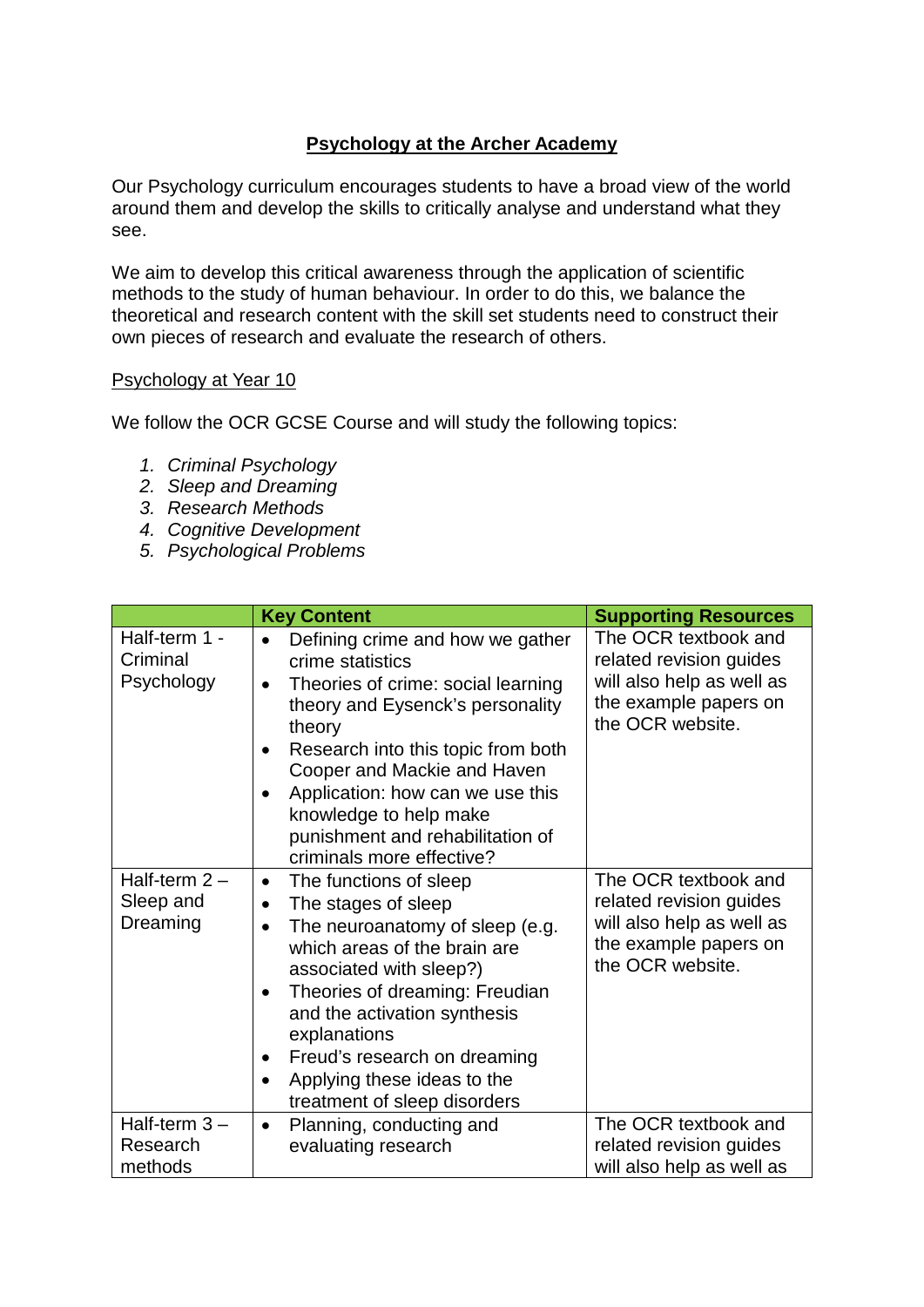|                                                     | Different methods of research -<br>$\bullet$<br>experiments, self-report,<br>observation<br>Sampling methods<br>٠<br>Research ethics<br>$\bullet$<br>Forms of data, data presentation<br>and data analysis                                                                                                                                                                     | the example papers on<br>the OCR website.                                                                                 |
|-----------------------------------------------------|--------------------------------------------------------------------------------------------------------------------------------------------------------------------------------------------------------------------------------------------------------------------------------------------------------------------------------------------------------------------------------|---------------------------------------------------------------------------------------------------------------------------|
| Half-term $4-$<br>Developmental<br>Psychology       | Stages of cognitive development<br>$\bullet$<br>Piaget's theory of learning and<br>$\bullet$<br>development, contrasted with<br>Dweck's ideas of growth/fixed<br>mindset<br>Research to support both of these<br>$\bullet$<br>ideas<br>The application of these ideas to<br>$\bullet$<br>our own education system and<br>how it can be used to improve<br>classroom experience | The OCR textbook and<br>related revision guides<br>will also help as well as<br>the example papers on<br>the OCR website. |
| Half-terms 5 &<br>$6-$<br>Psychological<br>Problems | Defining and categorising mental<br>$\bullet$<br>health problems<br>Explaining schizophrenia from<br>$\bullet$<br>both a social and biological angle<br>Explaining depression from<br>$\bullet$<br>cognitive and evolutionary<br>perspectives<br>Application of these ideas to<br>٠<br>therapy – how can we better help<br>people cope with these<br>conditions?               | The OCR textbook and<br>related revision guides<br>will also help as well as<br>the example papers on<br>the OCR website. |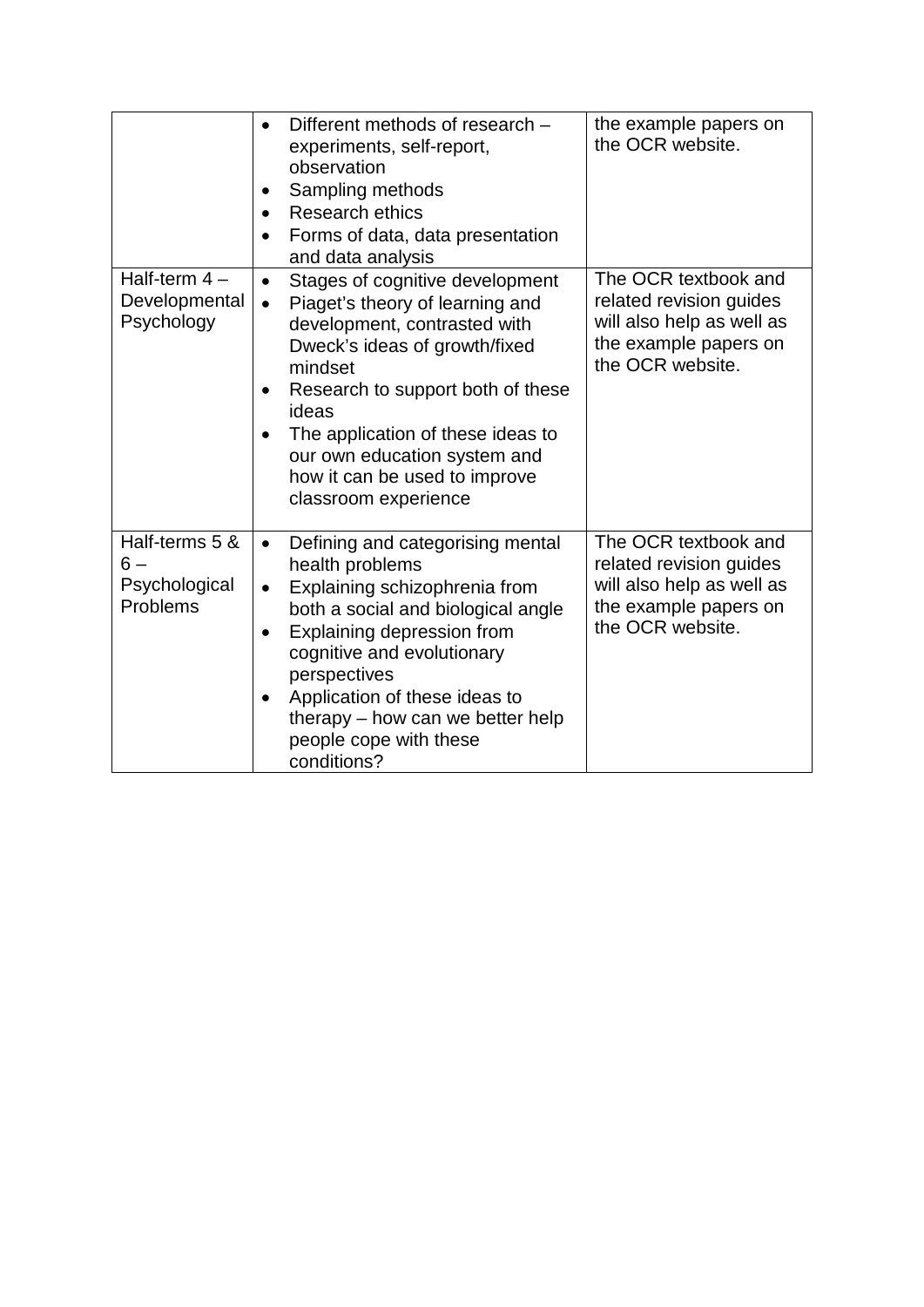# **Science at the Archer Academy**

Science provides the foundations for understanding the material world. Scientific understanding is changing our lives and is vital to the world's future prosperity, and all students should be taught essential aspects of the knowledge, methods, processes and uses of science. They should be helped to appreciate how the complex and diverse phenomena of the natural world can be described in terms of a small number of key ideas relating to the sciences which are both inter-linked, and are of universal application.

### Science at Year 10

Year 10 students either continue to study the AQA Science Trilogy Combined GCSE or choose to study for AQA separate sciences (Triple Science Option). Students will have the opportunity to hone their practical skills through mastering the required practicals and writing up experiments. Students will study a range of topics in the three sciences which we will contextualise into the real world. We have a range of opportunities for students to develop their understanding even further towards preparing for A-Levels.

|             | <b>Key Content</b>                       | <b>Supporting Resources</b> |
|-------------|------------------------------------------|-----------------------------|
| Half-term 1 | <b>Communicable Diseases, Preventing</b> | <b>AQA GCSE Biology</b>     |
|             | and Treating Diseases                    | Book pages 74-123           |
|             | <b>Non-Communicable Diseases</b>         |                             |
|             | <b>Electric Currents</b>                 | <b>AQA GCSE Physics</b>     |
|             | <b>Electricity in the Home</b>           | Book pages 50-75            |
| Half-term 2 | <b>Structure &amp; Bonding</b>           | <b>AQA GCSE Chemistry</b>   |
|             | <b>Chemical Calculations</b>             | Book pages 36-81            |
| Half-term 3 | <b>Molecules &amp; Matter</b>            | <b>AQA GCSE Physics</b>     |
|             | <b>Radioactivity</b>                     | Book pages 76-111           |
|             | <b>Chemical Changes</b>                  |                             |
|             |                                          | <b>AQA GCSE Chemistry</b>   |
|             |                                          | Book pages 84-101           |
| Half-term 4 | Photosynthesis                           | <b>AQA GCSE Biology</b>     |
|             | <b>Respiration</b>                       | Book pages 124-143          |
|             | <b>Electrolysis</b>                      |                             |
|             | <b>Energy Changes</b>                    | <b>AQA GCSE Chemistry</b>   |
|             |                                          | Book pages 102-111          |
| Half-term 5 | <b>Forces in Balance</b>                 | <b>AQA GCSE Physics</b>     |
|             | <b>Motion</b>                            | Book pages 114-133          |
| Half-term 6 | Adaptations, Interdependence &           | <b>AQA GCSE Biology</b>     |
|             | <b>Competition</b>                       | Book pages 258-311          |
|             | <b>Organising an Ecosystem</b>           |                             |
|             | <b>Biodiversity &amp; Ecosystems</b>     |                             |

## **Combined Science**

## **Triple Science**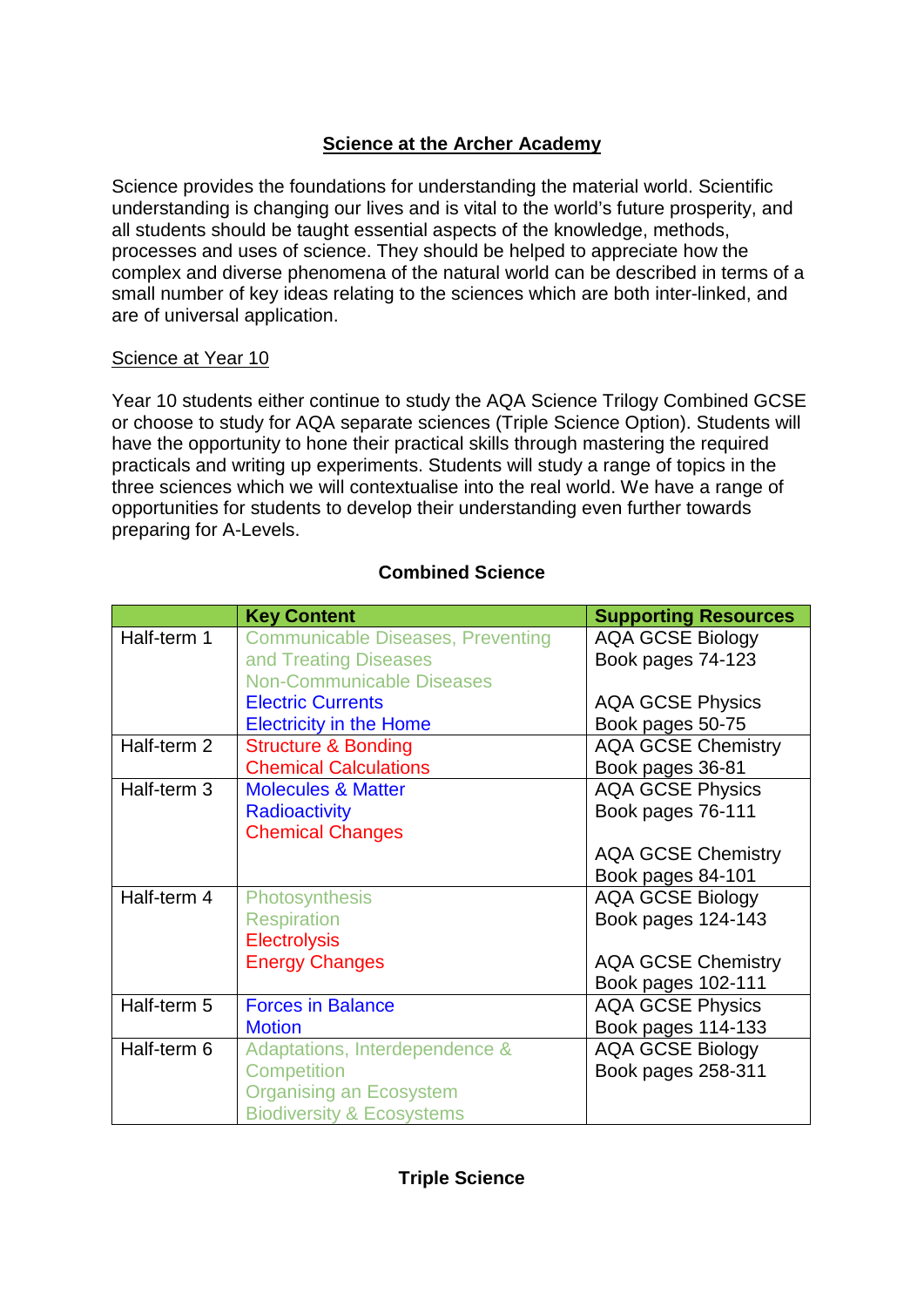|             | <b>Key Content</b>                       | <b>Supporting Resources</b> |
|-------------|------------------------------------------|-----------------------------|
| Half-term 1 | <b>Communicable Diseases, Preventing</b> | <b>AQA GCSE Biology</b>     |
|             | and Treating Diseases                    | Book pages 74-133           |
|             | <b>Non-Communicable Diseases</b>         |                             |
|             | Photosynthesis                           | <b>AQA GCSE Chemistry</b>   |
|             | <b>Structure &amp; Bonding</b>           | Book pages 36-61            |
|             | <b>Electric Circuits</b>                 |                             |
|             |                                          | <b>AQA GCSE Physics</b>     |
|             |                                          | Book pages 50-63            |
| Half-term 2 | <b>Respiration</b>                       | <b>AQA GCSE Biology</b>     |
|             | <b>Chemical Calculations</b>             | Book pages 134-143          |
|             | <b>Chemical Changes</b>                  |                             |
|             | <b>Electricity in the Home</b>           | <b>AQA GCSE Chemistry</b>   |
|             | <b>Molecules &amp; Matter</b>            | Book pages 62-101           |
|             |                                          |                             |
|             |                                          | <b>AQA GCSE Physics</b>     |
|             |                                          | Book pages 64-91            |
| Half-term 3 | <b>Human Nervous System</b>              | <b>AQA GCSE Biology</b>     |
|             | <b>Hormonal Control</b>                  | Book pages 146-181          |
|             | <b>Electrolysis</b>                      |                             |
|             | <b>Radioactivity</b>                     | <b>AQA GCSE Chemistry</b>   |
|             |                                          | Book pages 102-111          |
|             |                                          |                             |
|             |                                          | <b>AQA GCSE Physics</b>     |
|             |                                          | Book pages 92-111           |
| Half-term 4 | <b>Energy Changes</b>                    | <b>AQA GCSE Chemistry</b>   |
|             | <b>Rates and Equilibrium</b>             | Book pages 112-157          |
|             | <b>Crude Oil &amp; Fuels</b>             |                             |
|             | <b>Space</b>                             | <b>AQA GCSE Physics</b>     |
|             |                                          | Book pages 232-243          |
| Half-term 5 | <b>Homeostasis in Action</b>             | <b>AQA GCSE Biology</b>     |
|             | <b>Chemical Analysis</b>                 | Book pages 182-217          |
|             |                                          |                             |
|             |                                          | <b>AQA GCSE Chemistry</b>   |
|             |                                          | Book pages 180-193          |
| Half-term 6 | Adaptations, Interdependence &           | <b>AQA GCSE Biology</b>     |
|             | Competition                              | Book pages 258-311          |
|             | <b>Organising an Ecosystem</b>           |                             |
|             | <b>Biodiversity &amp; Ecosystems</b>     | <b>AQA GCSE Chemistry</b>   |
|             | Earth's Atmosphere & Resources           | Book pages 194-205          |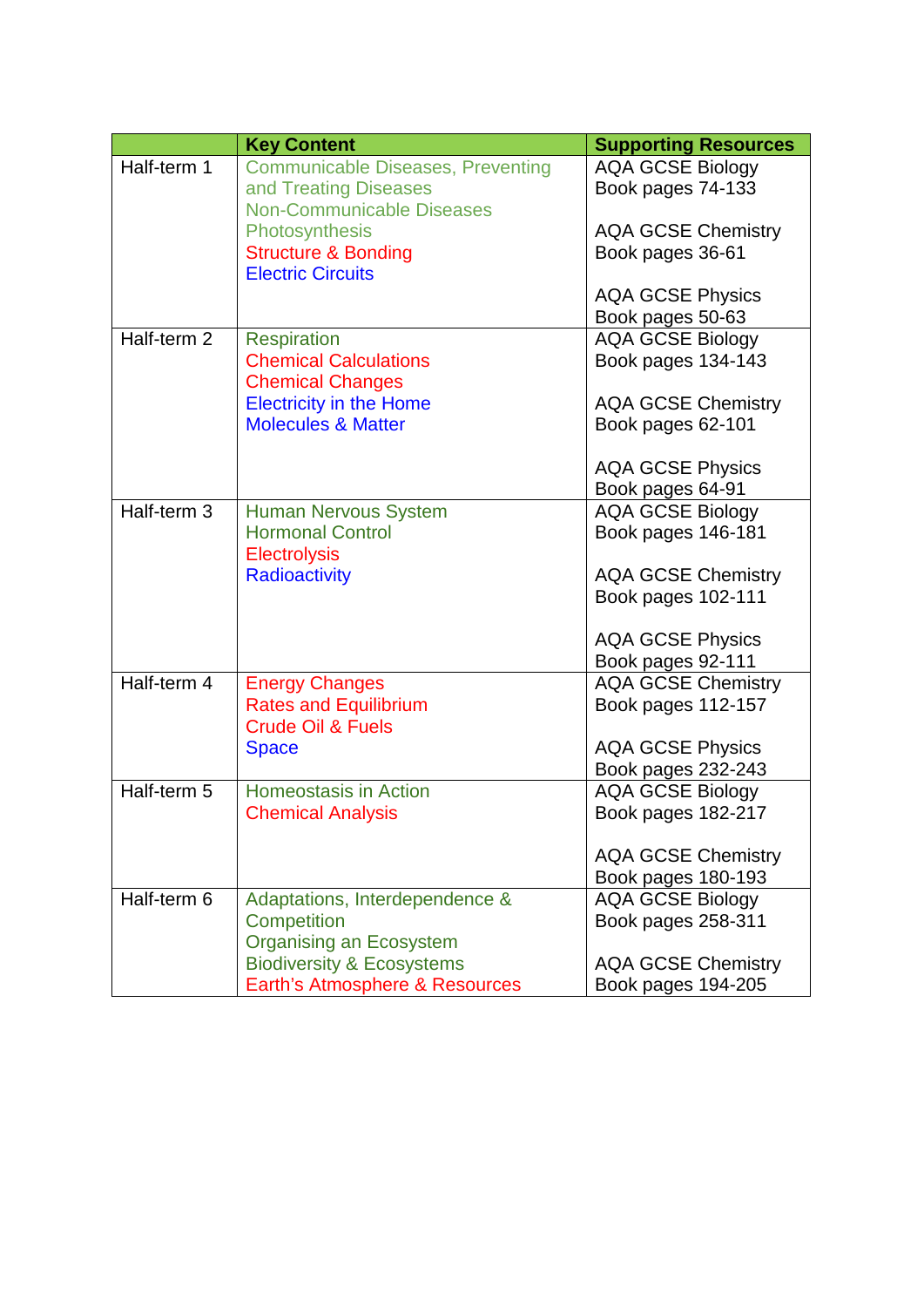# **Sociology at the Archer Academy**

In Sociology we encourage students to have a broad view of the world around them and develop the skills to critically analyse and understand what they see. This skill set is developed through a debate between theoretical perspectives and competing positions on how to explain the social phenomena we see around us. This broad spectrum of theory is supported by an understanding of how to construct research and the different methods we can employ in order to gain insight into the motivations and forces underpinning our social behaviour.

#### Sociology at Year 10

We follow the AQA GCSE specification and will study the following units:

- The Sociological Approach and Research Methods
- Families and Households
- Education

|                                                                                         | <b>Key Content</b>                                                                                                                                                                                                                                                                                                                         | <b>Supporting Resources</b>                                                               |
|-----------------------------------------------------------------------------------------|--------------------------------------------------------------------------------------------------------------------------------------------------------------------------------------------------------------------------------------------------------------------------------------------------------------------------------------------|-------------------------------------------------------------------------------------------|
| Half-term $1 -$<br>The<br>Sociological<br>Approach<br>and<br>Research<br><b>Methods</b> | To consider some of the most<br>influential thinkers in sociology and the<br>social context in which they were<br>creating their theories:<br>Karl Marx (Marxism)<br>Emile Durkheim (Functionalism)<br>$\bullet$<br>Max Weber (Interactionism)<br>$\bullet$<br><b>Charles Murray (New Right)</b><br>$\bullet$<br>Germaine Greer (Feminism) | <b>AQA GCSE Sociology</b><br>$\bullet$<br><b>Textbook</b><br>Seneca Learning<br>$\bullet$ |
| Half-terms 2<br>$83 -$<br><b>Families and</b><br>Households                             | We will be exploring the role of the<br>family in society, how it is changing<br>and to what extent it contributes<br>positively or negatively to its members:<br>• Functions of the family<br>• Family forms<br>• Conjugal role relationships<br>• Changing relationships in the family<br>• Divorce<br>• Criticism of the family         | <b>AQA GCSE Sociology</b><br>$\bullet$<br><b>Textbook</b><br>Seneca Learning              |
| Half-term $4-$<br>Research<br><b>Methods</b>                                            | Planning, conducting and<br>$\bullet$<br>evaluating research<br>Different methods of research -<br>$\bullet$<br>experiments, self-report,<br>observation<br>Sampling methods<br><b>Research ethics</b>                                                                                                                                     | <b>AQA GCSE Sociology</b><br>$\bullet$<br><b>Textbook</b><br>Seneca Learning              |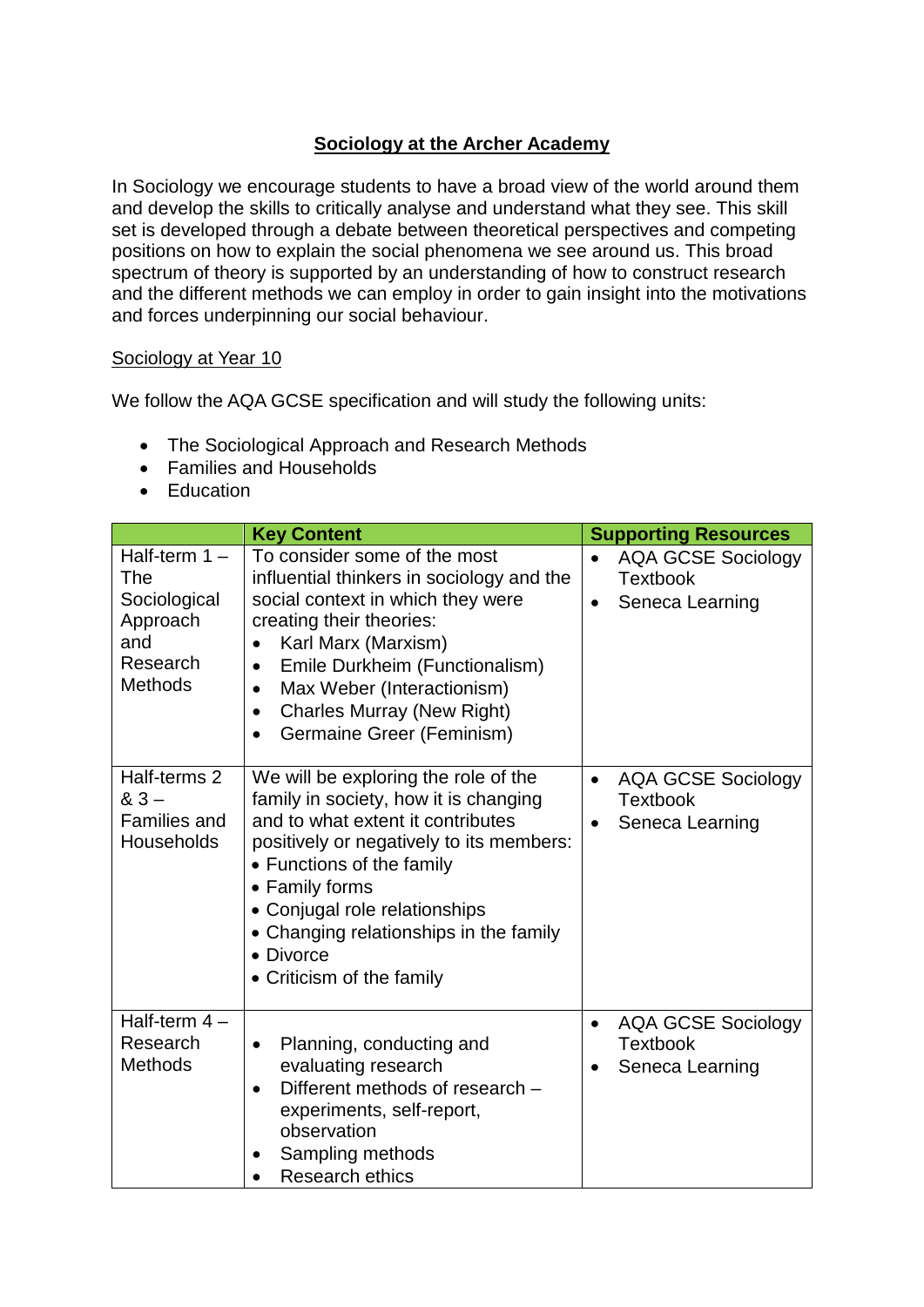|                                    | Forms of data, data presentation<br>$\bullet$<br>and data analysis                                                                                                                                                                                                                                                                                                                                                                            |                                                                                           |
|------------------------------------|-----------------------------------------------------------------------------------------------------------------------------------------------------------------------------------------------------------------------------------------------------------------------------------------------------------------------------------------------------------------------------------------------------------------------------------------------|-------------------------------------------------------------------------------------------|
| Half-terms 5<br>& 6 -<br>Education | What is the point of education? Does<br>school help or hinder students? How is<br>it changing and is it for the better $-$ will<br>it prepare our children for the future?<br>To answer these questions we will be<br>focusing on:<br>Theories of education<br>Education and capitalism<br>Achievement data<br>Processes within schools<br>Throughout the topic, we will be<br>applying the synoptic content of the<br>sociological theories. | <b>AQA GCSE Sociology</b><br>$\bullet$<br><b>Textbook</b><br>Seneca Learning<br>$\bullet$ |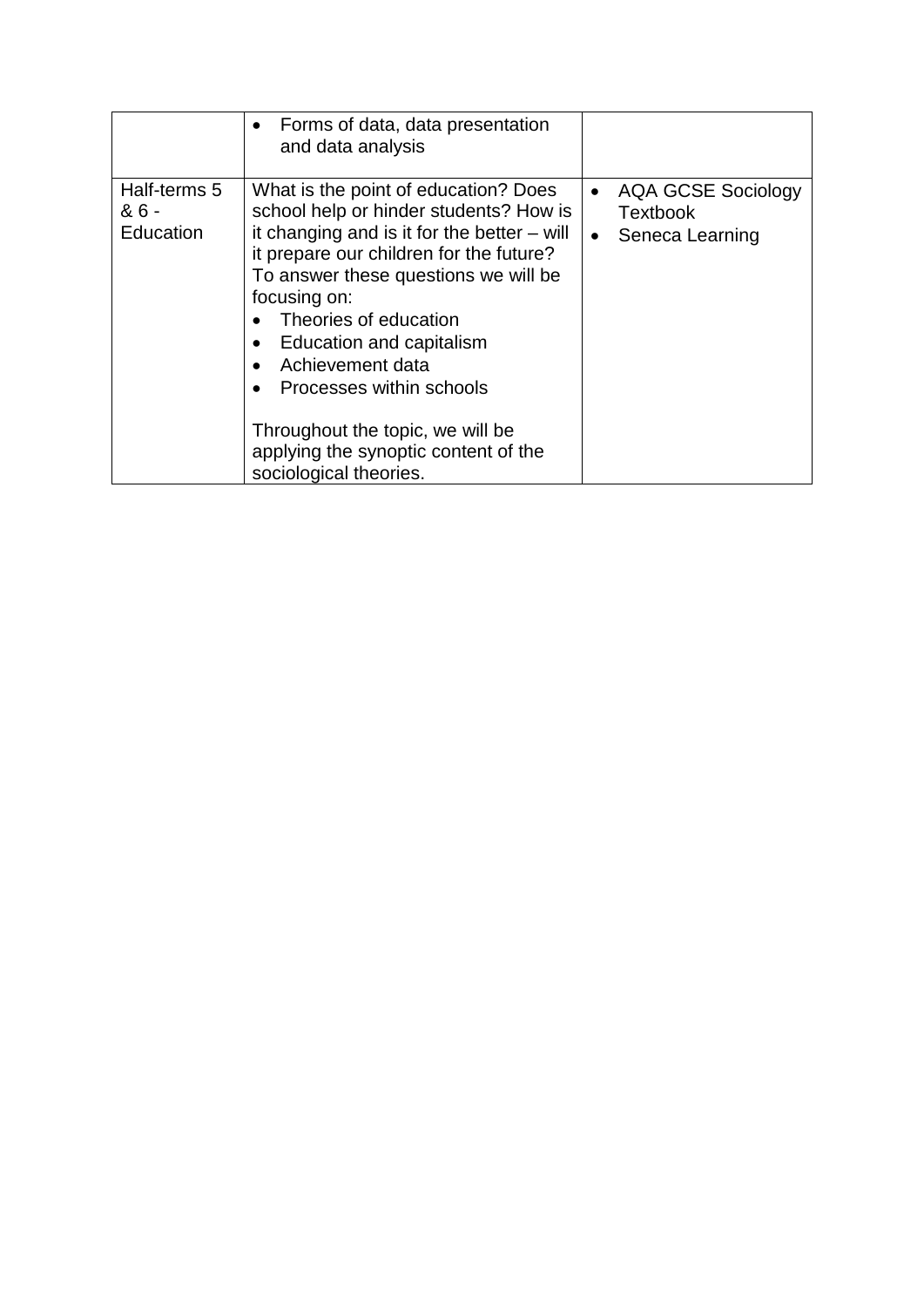# **Spanish at the Archer Academy**

Our Modern Foreign Languages curriculum aims to equip students with languages as a skill for life: the ability to communicate in Spanish for further study, future work or for leisure and travel abroad, truly engaging with their community and beyond. Students will develop their cultural awareness and have a more open-minded attitude towards other cultures. Students will be encouraged to embrace the fact that we live in a rich and diverse world. Through learning a foreign language, students develop a deeper understanding of how language works, building a more powerful understanding of their own language.

#### Spanish at Year 10

Students continue to work through the AQA Studio Spanish GCSE course in Year 10. Curriculum time is increased to 3 hours per week; one hour of which is a 'pit stop' lesson, with a focus on developing core exam skills and consolidating grammar. Students have one hour of homework per week using Memrise and the AQA Spanish Grammar and Translation workbook.

|                                                          | <b>Key Content</b>                                                                                                                                                     | <b>Assessment</b>                                      | <b>Grammar</b>                                                                                           | <b>Supporting resources</b>                                                                                                       |                                                                            |
|----------------------------------------------------------|------------------------------------------------------------------------------------------------------------------------------------------------------------------------|--------------------------------------------------------|----------------------------------------------------------------------------------------------------------|-----------------------------------------------------------------------------------------------------------------------------------|----------------------------------------------------------------------------|
| Half-<br>term 1                                          | Module 4:<br>Intereses e<br>influencias $-$<br>free time, what<br>you usually<br>do, sports.                                                                           | Listening<br>Grammar                                   | Grammar<br>covered in<br>Years 7, 8<br>and 9 is<br>revisited and                                         | <b>Websites:</b><br>www.memrise.com<br>g<br>com<br>built upon.                                                                    | www.languagesonline.or<br>www.pearsonactivelearn.<br>www.wordreference.com |
| Half-<br>term <sub>2</sub><br>Half-<br>term <sub>3</sub> | Module 4:<br>Intereses e<br>influencias-<br>what is<br>trending,<br>entertainment.<br>Module 5:<br>$Ciudades -$<br>features of a<br>region,<br>planning what<br>to do. | Reading<br>Writing<br>Speaking<br>Listening<br>Grammar | In addition,<br>Year 10<br>students will<br>learn:<br>• Direct<br>object<br>pronouns<br>• Imperson<br>al | <b>Books:</b><br>Studio AQA<br><b>GCSE</b> textbook<br>Studio AQA<br>grammar and<br>translation<br>workbook<br>Spanish dictionary |                                                                            |
| Half-<br>term $4$                                        | Module 5:<br>Ciudades-<br>shopping for<br>clothes and<br>presents,                                                                                                     | Reading<br>Writing<br>Speaking                         | $\bullet$ The<br>superlativ<br>e<br>(el/la/los/l<br>as más +<br>adjective)                               |                                                                                                                                   |                                                                            |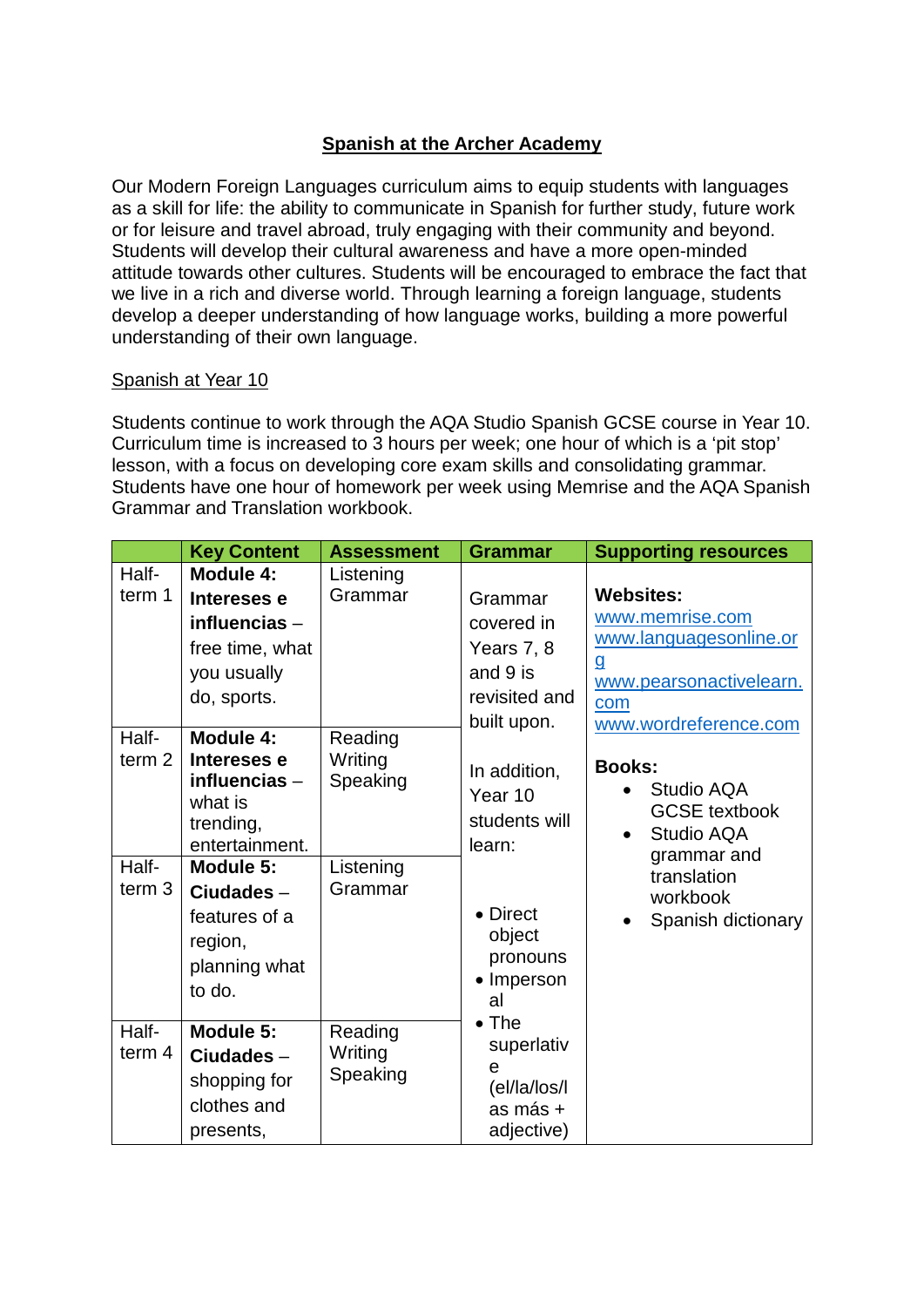|                            | problems in a<br>town.                                                                          |                                 | $\bullet$ How to<br>use the<br>conditiona<br>I tense |  |
|----------------------------|-------------------------------------------------------------------------------------------------|---------------------------------|------------------------------------------------------|--|
| Half-<br>term <sub>5</sub> | Module 6: De<br>$costumber -$<br>daily routine,<br>illnesses and<br>injuries, typical<br>foods. | All skills                      | $\bullet$ Tener que<br>$+$ infinitive                |  |
| Half-<br>term 6            | Module 6: De<br>$costumber -$<br>festivals,<br>special<br>celebrations,<br>restaurants.         | <b>Mock</b><br>speaking<br>exam |                                                      |  |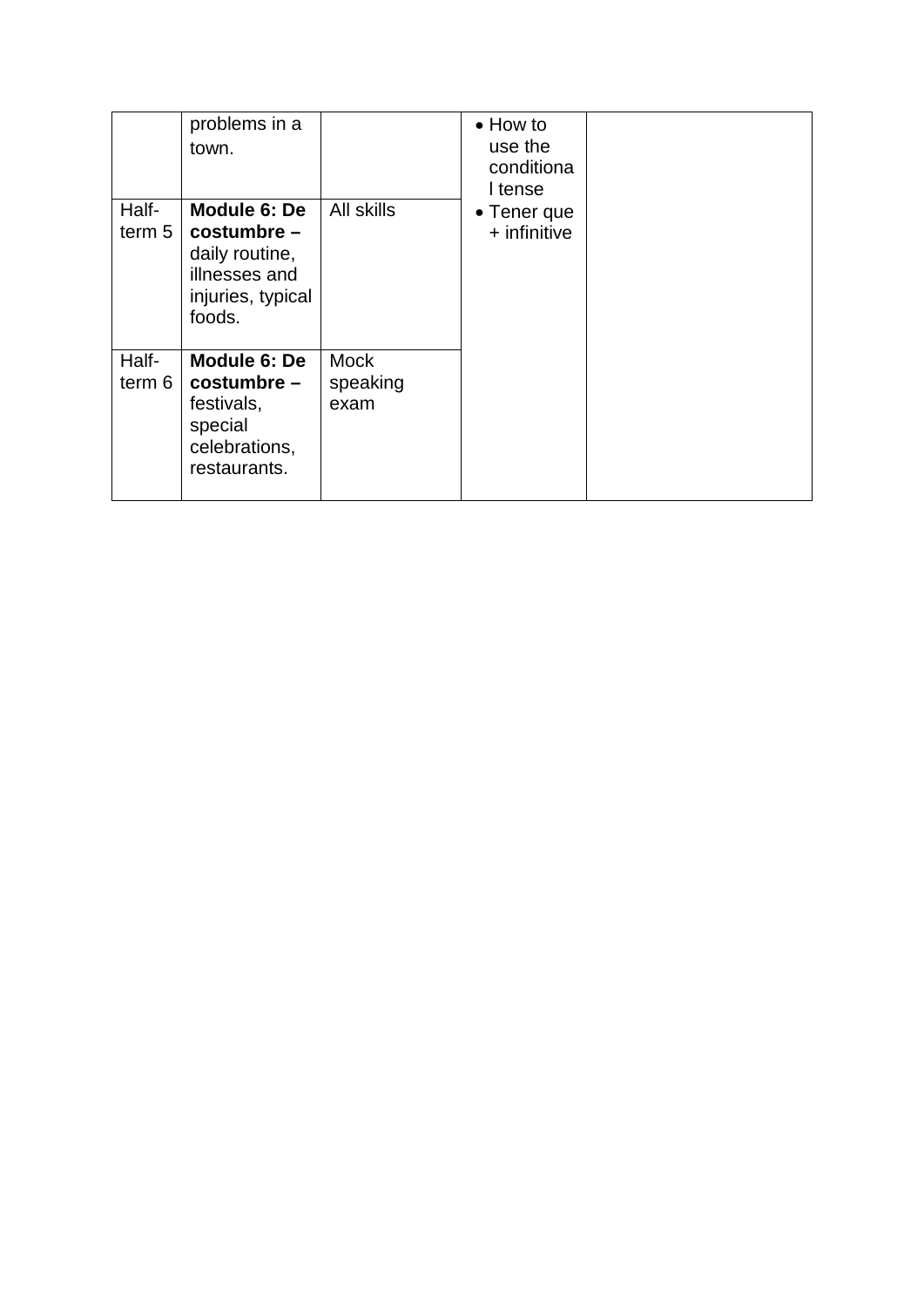## **SPPEC (Society, Politics, Philosophy, Economics and Culture) at the Archer Academy**

SPPEC is a unique subject – only Archer does it. Our aim is to equip young people with the skills and knowledge to participate, understand and thrive in modern society. Throughout years 8, 9, 10 & 11, students will explore increasingly in-depth and controversial current-affairs-driven content that will enable them to make sense of the increasingly confusing world around them.

**NB**: as SPPEC is a current-affairs-driven subject, we will incorporate this into each starter ("what's in the news" section). We will also include reactive lessons to respond to any major world/UK events that we think need to be addressed. Therefore, the curriculum plan below may be subject to change.

### SPPEC at Year 10

Year 10 students start to dig down into more nuanced social debates and we also incorporate life skills into this section in order to help our young people prepare themselves for life "beyond Archer".

- UK Politics (including processes such as Brexit)
- The Legacy of the British Empire and Colonialism
- Work experience preparation and reflection
- The law and the legal system
- RSHE (Relationships & Sexual Health Education) and D&A (Drugs and Alcohol) education
- Introduction to Philosophy

|                                                                                 | <b>Key Content</b>                                                                                                                                                                                                                                                      |
|---------------------------------------------------------------------------------|-------------------------------------------------------------------------------------------------------------------------------------------------------------------------------------------------------------------------------------------------------------------------|
| Half-term 1 - The British<br><b>Political System</b>                            | A more in-depth look at how our democracy functions,<br>the controversies of that system and their role as a<br>citizen within it.                                                                                                                                      |
| Half-term 2 - The<br>Legacy of the British<br><b>Empire and Colonialism</b>     | To understand the impact that religious and political<br>conflict has had on the UK over the last 100 years and<br>how this has affected our sense of what it means to be<br>British. Link to the debates generated by BLM re:<br>legacy of slave owners, statues, etc. |
| Half-term 3 - The law<br>and the legal system                                   | Equip students with an understanding of the purpose,<br>function and organisation of the law so they understand<br>their rights/responsibilities as citizens and how to thrive<br>within this system.                                                                   |
| Half-term 4 - Work<br>experience<br>presentations and<br>feedback (2-3 lessons) | Reflect on their work experience and give a short<br>speech and Q&A about their week.                                                                                                                                                                                   |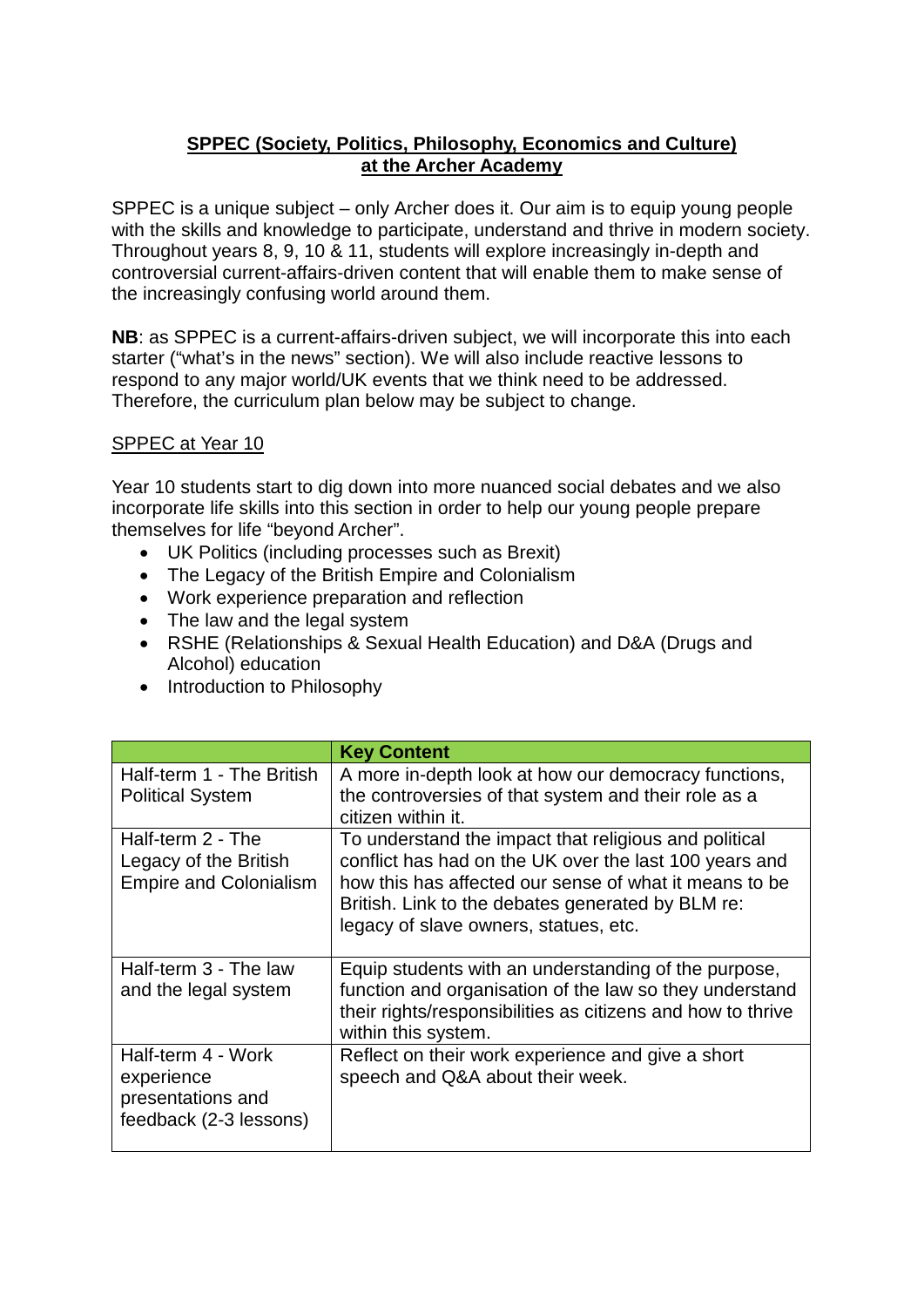| Half-term 5 - RSHE and<br>D&A                  | Be confident negotiating situations involving sex and<br>relationships, including who/where to turn for further<br>advice (will involve discussions of consent,<br>pornography, healthy relationships, drugs and alcohol,<br>abortion, menstrual cycle, STIs, FGM, forced marriage<br>and will be updated as we progress to reflect any<br>changes in national curriculum etc). |
|------------------------------------------------|---------------------------------------------------------------------------------------------------------------------------------------------------------------------------------------------------------------------------------------------------------------------------------------------------------------------------------------------------------------------------------|
| Half-term 6 -<br>Introduction to<br>Philosophy | Provide students with an overview of the major<br>branches of philosophy so that they are able to<br>understand how this underpins their other subjects and<br>ties their thinking skills together.                                                                                                                                                                             |